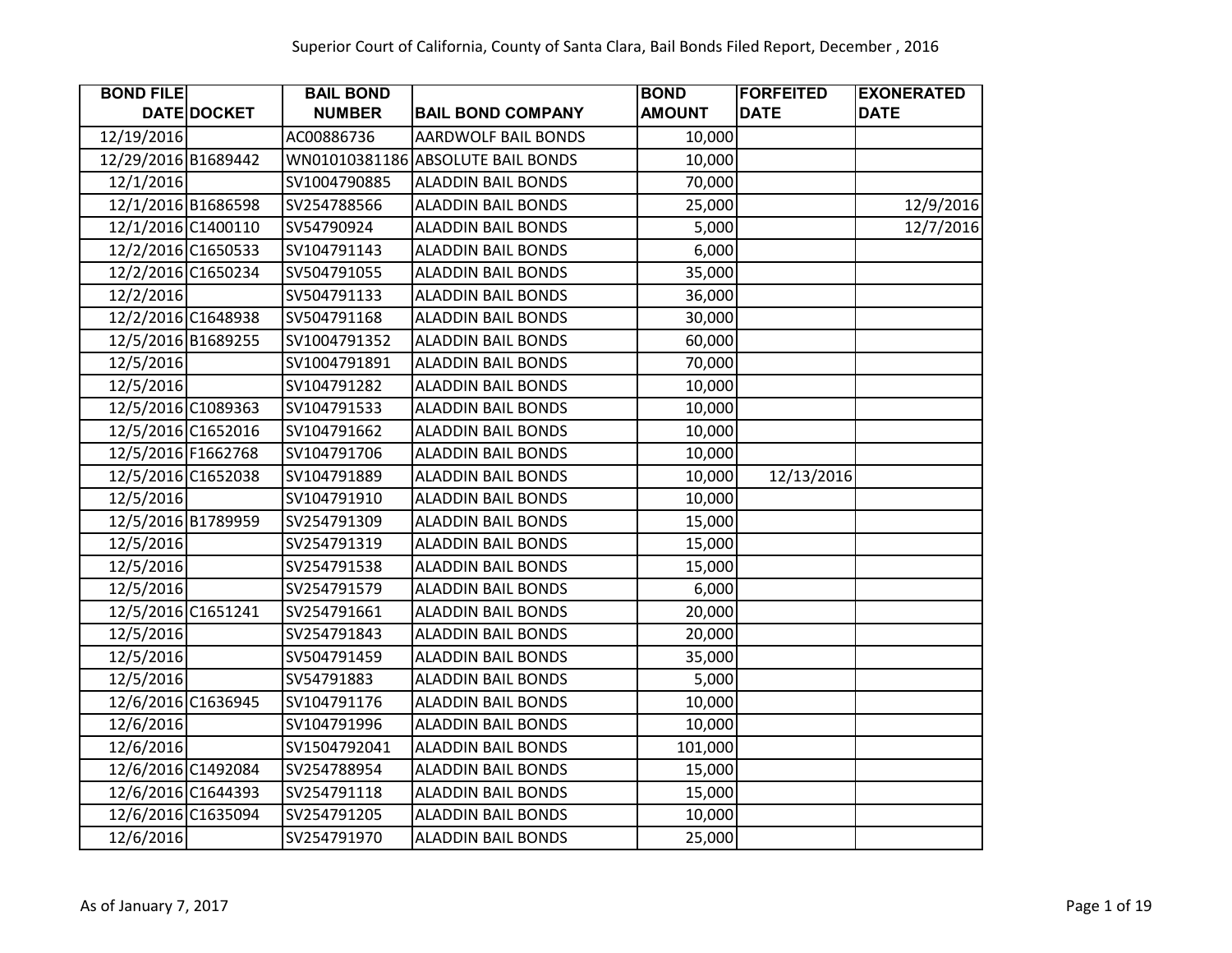| <b>BOND FILE</b>    |                    | <b>BAIL BOND</b> |                           | <b>BOND</b>   | <b>FORFEITED</b> | <b>EXONERATED</b> |
|---------------------|--------------------|------------------|---------------------------|---------------|------------------|-------------------|
|                     | <b>DATE DOCKET</b> | <b>NUMBER</b>    | <b>BAIL BOND COMPANY</b>  | <b>AMOUNT</b> | <b>DATE</b>      | <b>DATE</b>       |
| 12/6/2016           |                    | SV504792121      | <b>ALADDIN BAIL BONDS</b> | 30,000        |                  |                   |
|                     | 12/6/2016 C1638848 | SV504792140      | <b>ALADDIN BAIL BONDS</b> | 50,000        |                  |                   |
|                     | 12/6/2016 C1647829 | SV54790029       | <b>ALADDIN BAIL BONDS</b> | 5,000         |                  |                   |
|                     | 12/6/2016 B1687287 | SV54791446       | <b>ALADDIN BAIL BONDS</b> | 5,000         |                  | 1/5/2017          |
|                     | 12/7/2016 F1662740 | SV104791700      | <b>ALADDIN BAIL BONDS</b> | 10,000        |                  |                   |
|                     | 12/7/2016 C1649660 | SV104792278      | <b>ALADDIN BAIL BONDS</b> | 10,000        |                  | 12/22/2016        |
| 12/7/2016           |                    | SV1504792111     | <b>ALADDIN BAIL BONDS</b> | 101,000       |                  |                   |
|                     | 12/7/2016 C1644391 | SV254783072      | <b>ALADDIN BAIL BONDS</b> | 25,000        |                  |                   |
| 12/7/2016 F1659672  |                    | SV254791925      | <b>ALADDIN BAIL BONDS</b> | 20,000        |                  |                   |
| 12/7/2016           |                    | SV254792257      | <b>ALADDIN BAIL BONDS</b> | 25,000        |                  |                   |
|                     | 12/7/2016 C1650826 | SV504772107      | <b>ALADDIN BAIL BONDS</b> | 25,000        |                  |                   |
| 12/7/2016           |                    | SV504792243      | <b>ALADDIN BAIL BONDS</b> | 35,000        |                  |                   |
|                     | 12/7/2016 C1651406 | SV504792325      | <b>ALADDIN BAIL BONDS</b> | 27,000        |                  |                   |
| 12/8/2016           |                    | SV54792476       | <b>ALADDIN BAIL BONDS</b> | 5,000         |                  |                   |
| 12/9/2016           |                    | SV254792567      | <b>ALADDIN BAIL BONDS</b> | 20,000        |                  |                   |
| 12/9/2016           |                    | SV254792619      | <b>ALADDIN BAIL BONDS</b> | 25,000        |                  |                   |
|                     | 12/9/2016 C1523858 | SV54789070       | <b>ALADDIN BAIL BONDS</b> | 5,000         |                  | 12/27/2016        |
| 12/12/2016          |                    | ASV254793056     | <b>ALADDIN BAIL BONDS</b> | 16,000        |                  |                   |
| 12/12/2016          |                    | ASV254793088     | <b>ALADDIN BAIL BONDS</b> | 25,000        |                  |                   |
| 12/12/2016          |                    | SV104793268      | <b>ALADDIN BAIL BONDS</b> | 10,000        |                  |                   |
| 12/12/2016          |                    | SV254783075      | <b>ALADDIN BAIL BONDS</b> | 25,000        |                  |                   |
| 12/12/2016          |                    | SV254783076      | <b>ALADDIN BAIL BONDS</b> | 25,000        |                  |                   |
| 12/12/2016 C1628826 |                    | SV254792833      | <b>ALADDIN BAIL BONDS</b> | 20,000        |                  |                   |
| 12/12/2016 C1231401 |                    | SV254793014      | <b>ALADDIN BAIL BONDS</b> | 25,000        |                  |                   |
| 12/12/2016          |                    | SV254793211      | <b>ALADDIN BAIL BONDS</b> | 15,000        |                  |                   |
| 12/12/2016          |                    | SV254793324      | <b>ALADDIN BAIL BONDS</b> | 25,000        |                  |                   |
| 12/12/2016          |                    | SV254793399      | <b>ALADDIN BAIL BONDS</b> | 20,000        |                  |                   |
| 12/12/2016          |                    | SV504762728      | <b>ALADDIN BAIL BONDS</b> | 25,000        |                  |                   |
| 12/12/2016 C1506082 |                    | SV504772109      | <b>ALADDIN BAIL BONDS</b> | 5,000         |                  |                   |
| 12/12/2016          |                    | SV504793079      | <b>ALADDIN BAIL BONDS</b> | 30,000        |                  |                   |
| 12/12/2016          |                    | SV504793174      | <b>ALADDIN BAIL BONDS</b> | 40,000        |                  |                   |
| 12/12/2016          |                    | SV504793258      | <b>ALADDIN BAIL BONDS</b> | 35,000        |                  |                   |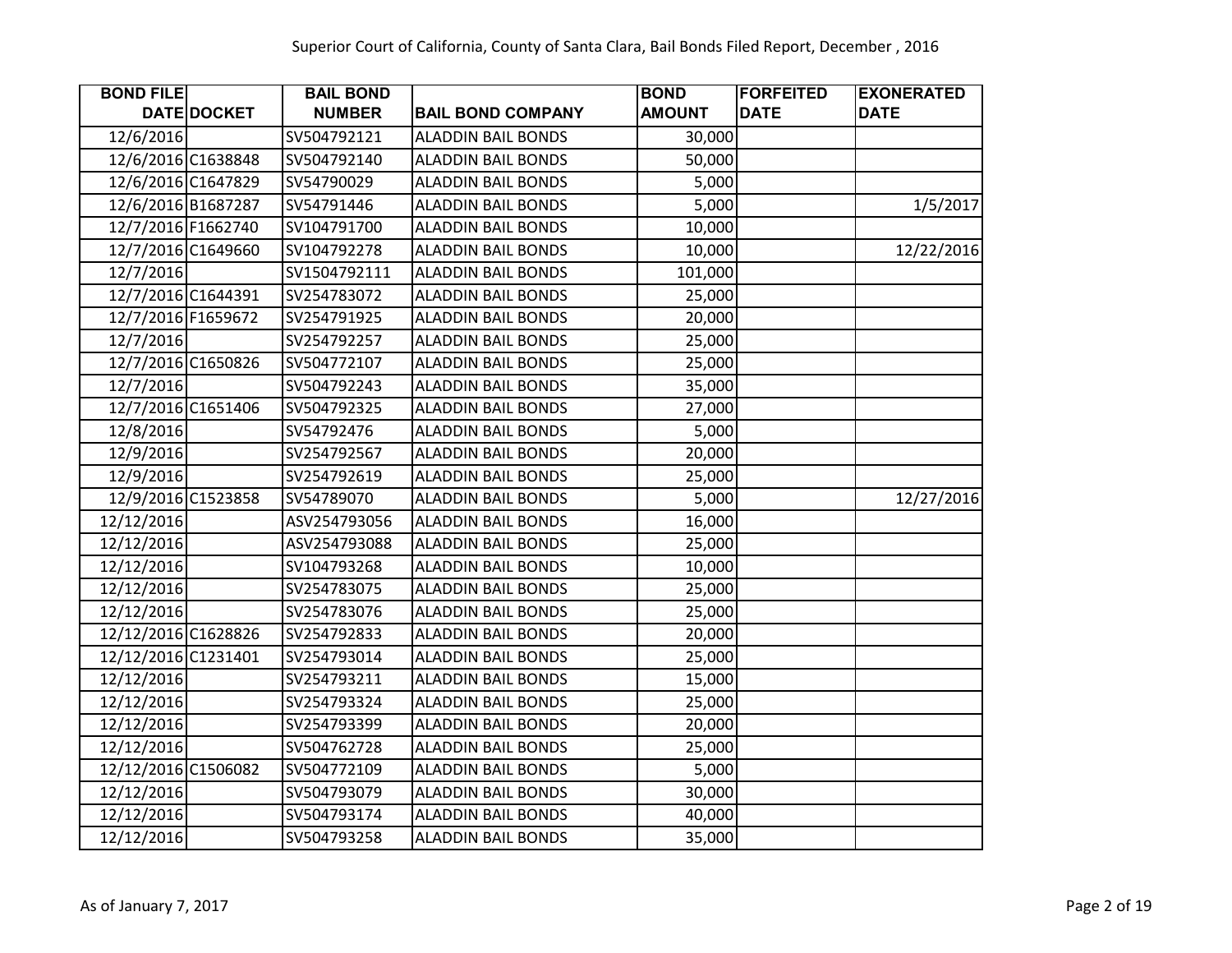| <b>BOND FILE</b>    |             | <b>BAIL BOND</b> |                           | <b>BOND</b>   | <b>FORFEITED</b> | <b>EXONERATED</b> |
|---------------------|-------------|------------------|---------------------------|---------------|------------------|-------------------|
|                     | DATE DOCKET | <b>NUMBER</b>    | <b>BAIL BOND COMPANY</b>  | <b>AMOUNT</b> | <b>DATE</b>      | <b>DATE</b>       |
| 12/12/2016 C1628390 |             | SV54792832       | <b>ALADDIN BAIL BONDS</b> | 5,000         |                  |                   |
| 12/13/2016          |             | SV104793456      | <b>ALADDIN BAIL BONDS</b> | 10,000        |                  |                   |
| 12/13/2016          |             | SV254792774      | <b>ALADDIN BAIL BONDS</b> | 25,000        |                  |                   |
| 12/13/2016          |             | SV254793415      | <b>ALADDIN BAIL BONDS</b> | 20,000        |                  |                   |
| 12/13/2016          |             | SV254793427      | <b>ALADDIN BAIL BONDS</b> | 15,000        |                  |                   |
| 12/13/2016 C1652262 |             | SV254793496      | <b>ALADDIN BAIL BONDS</b> | 17,000        |                  |                   |
| 12/13/2016 C1638646 |             | SV254793567      | <b>ALADDIN BAIL BONDS</b> | 20,000        |                  |                   |
| 12/13/2016 C1651592 |             | SV504783077      | <b>ALADDIN BAIL BONDS</b> | 25,000        |                  | 12/15/2016        |
| 12/13/2016 C1632063 |             | SV504791532      | <b>ALADDIN BAIL BONDS</b> | 30,000        |                  |                   |
| 12/13/2016 B1689864 |             | SV504793314      | <b>ALADDIN BAIL BONDS</b> | 48,000        |                  |                   |
| 12/13/2016          |             | SV504793512      | <b>ALADDIN BAIL BONDS</b> | 45,000        |                  |                   |
| 12/13/2016 C1649252 |             | SV54792288       | <b>ALADDIN BAIL BONDS</b> | 5,000         |                  |                   |
| 12/13/2016 C1360577 |             | SV54792349       | <b>ALADDIN BAIL BONDS</b> | 1,000         |                  |                   |
| 12/13/2016 C1509697 |             | SV54792404       | <b>ALADDIN BAIL BONDS</b> | 1,000         |                  |                   |
| 12/14/2016 C1242940 |             | SV254792217      | <b>ALADDIN BAIL BONDS</b> | 15,000        | 1/5/2017         |                   |
| 12/14/2016 C1651240 |             | SV254792802      | <b>ALADDIN BAIL BONDS</b> | 25,000        |                  |                   |
| 12/14/2016 F1659217 |             | SV254792904      | <b>ALADDIN BAIL BONDS</b> | 5,000         |                  |                   |
| 12/14/2016          |             | SV254793746      | <b>ALADDIN BAIL BONDS</b> | 11,000        |                  |                   |
| 12/15/2016 C1478809 |             | SV104793901      | <b>ALADDIN BAIL BONDS</b> | 10,000        |                  |                   |
| 12/15/2016          |             | SV254793843      | <b>ALADDIN BAIL BONDS</b> | 25,000        |                  |                   |
| 12/15/2016 C1650376 |             | SV254793864      | <b>ALADDIN BAIL BONDS</b> | 25,000        |                  |                   |
| 12/15/2016 C1649361 |             | SV254793900      | <b>ALADDIN BAIL BONDS</b> | 11,000        |                  |                   |
| 12/15/2016          |             | SV254793907      | <b>ALADDIN BAIL BONDS</b> | 21,000        |                  |                   |
| 12/15/2016          |             | SV254793924      | <b>ALADDIN BAIL BONDS</b> | 11,000        |                  |                   |
| 12/15/2016          |             | SV504793840      | <b>ALADDIN BAIL BONDS</b> | 26,000        |                  |                   |
| 12/16/2016 C1650944 |             | SV104794082      | <b>ALADDIN BAIL BONDS</b> | 10,000        |                  |                   |
| 12/16/2016          |             | SV254793977      | <b>ALADDIN BAIL BONDS</b> | 20,000        |                  |                   |
| 12/16/2016          |             | SV254794067      | <b>ALADDIN BAIL BONDS</b> | 25,000        |                  |                   |
| 12/16/2016          |             | SV254794073      | <b>ALADDIN BAIL BONDS</b> | 20,000        |                  |                   |
| 12/19/2016 F1662841 |             | SV1004793865     | <b>ALADDIN BAIL BONDS</b> | 52,000        |                  |                   |
| 12/19/2016 C1642925 |             | SV104793421      | <b>ALADDIN BAIL BONDS</b> | 10,000        |                  |                   |
| 12/19/2016 C1634518 |             | SV104793788      | <b>ALADDIN BAIL BONDS</b> | 10,000        |                  |                   |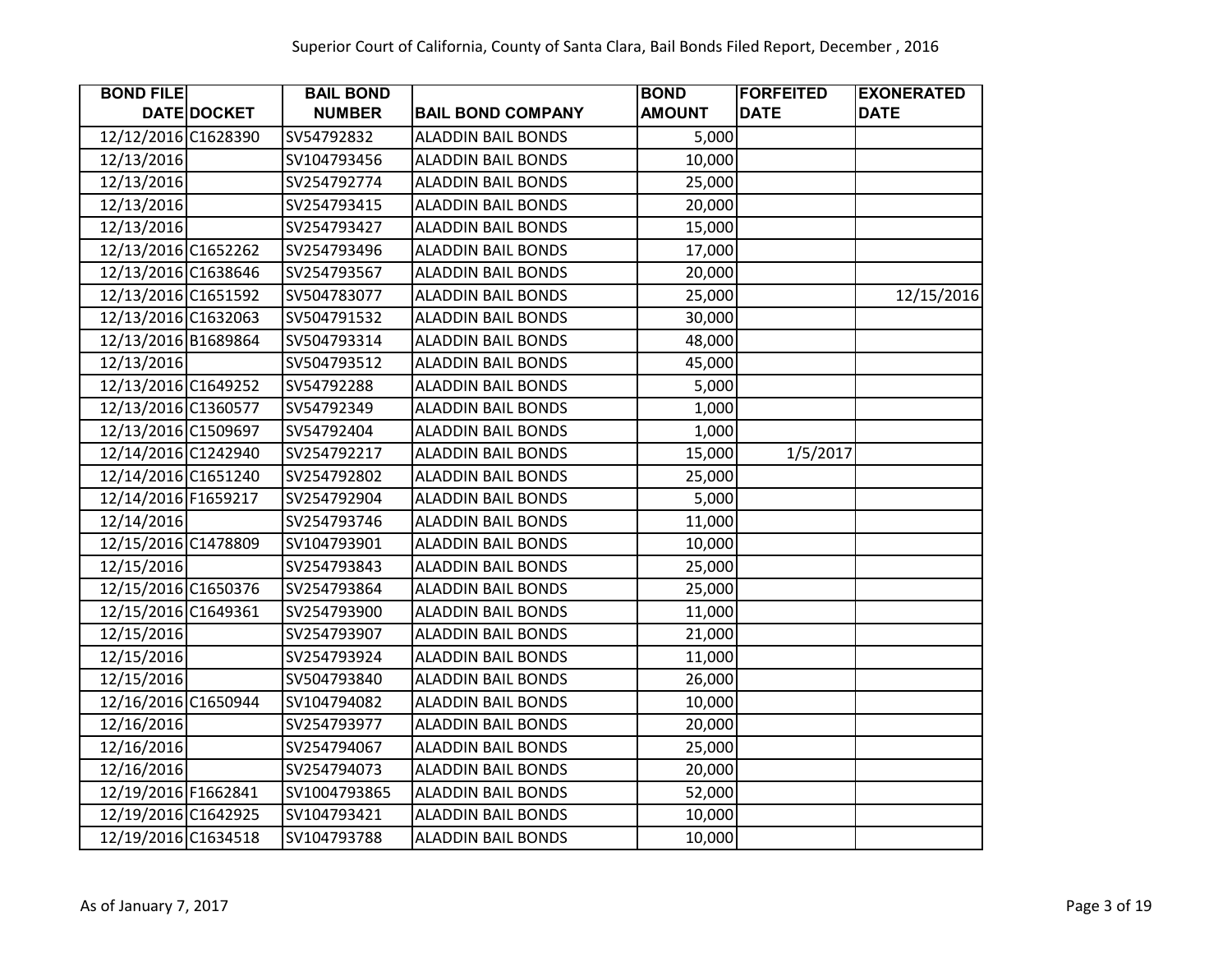| <b>BOND FILE</b>    |             | <b>BAIL BOND</b> |                           | <b>BOND</b>   | <b>FORFEITED</b> | <b>EXONERATED</b> |
|---------------------|-------------|------------------|---------------------------|---------------|------------------|-------------------|
|                     | DATE DOCKET | <b>NUMBER</b>    | <b>BAIL BOND COMPANY</b>  | <b>AMOUNT</b> | <b>DATE</b>      | <b>DATE</b>       |
| 12/19/2016 C1652189 |             | SV104794440      | <b>ALADDIN BAIL BONDS</b> | 6,000         |                  | 12/29/2016        |
| 12/19/2016          |             | SV104794524      | <b>ALADDIN BAIL BONDS</b> | 10,000        |                  |                   |
| 12/19/2016          |             | SV254772103      | <b>ALADDIN BAIL BONDS</b> | 5,250         |                  |                   |
| 12/19/2016 F1662732 |             | SV254793665      | <b>ALADDIN BAIL BONDS</b> | 21,000        |                  |                   |
| 12/19/2016 B1684421 |             | SV254793842      | <b>ALADDIN BAIL BONDS</b> | 20,000        |                  |                   |
| 12/19/2016 B1689736 |             | SV254794178      | <b>ALADDIN BAIL BONDS</b> | 25,000        |                  |                   |
| 12/19/2016          |             | SV254794291      | <b>ALADDIN BAIL BONDS</b> | 25,000        |                  |                   |
| 12/19/2016 B1689865 |             | SV254794580      | <b>ALADDIN BAIL BONDS</b> | 25,000        |                  |                   |
| 12/19/2016          |             | SV254794747      | <b>ALADDIN BAIL BONDS</b> | 25,000        |                  |                   |
| 12/19/2016 B1689066 |             | SV504794051      | <b>ALADDIN BAIL BONDS</b> | 30,000        |                  |                   |
| 12/19/2016          |             | SV504794347      | <b>ALADDIN BAIL BONDS</b> | 40,000        |                  |                   |
| 12/19/2016          |             | SV504794423      | <b>ALADDIN BAIL BONDS</b> | 35,000        |                  |                   |
| 12/19/2016          |             | SV504794694      | <b>ALADDIN BAIL BONDS</b> | 35,000        |                  |                   |
| 12/19/2016 C1649415 |             | SV54793544       | <b>ALADDIN BAIL BONDS</b> | 5,000         |                  |                   |
| 12/19/2016 B1687652 |             | SV54794421       | <b>ALADDIN BAIL BONDS</b> | 3,000         |                  |                   |
| 12/19/2016 C1649847 |             | SV54794553       | <b>ALADDIN BAIL BONDS</b> | 5,000         |                  |                   |
| 12/19/2016 B1685294 |             | SV54794623       | <b>ALADDIN BAIL BONDS</b> | 5,000         |                  |                   |
| 12/20/2016 F1660294 |             | SV104794445      | <b>ALADDIN BAIL BONDS</b> | 10,000        |                  |                   |
| 12/20/2016 F1661818 |             | SV104794446      | <b>ALADDIN BAIL BONDS</b> | 10,000        |                  |                   |
| 12/20/2016          |             | SV254794898      | <b>ALADDIN BAIL BONDS</b> | 25,000        |                  |                   |
| 12/20/2016 F1763111 |             | SV504794221      | <b>ALADDIN BAIL BONDS</b> | 30,000        |                  |                   |
| 12/20/2016          |             | SV504794740      | <b>ALADDIN BAIL BONDS</b> | 26,000        |                  |                   |
| 12/21/2016          |             | SV254795115      | <b>ALADDIN BAIL BONDS</b> | 25,000        |                  |                   |
| 12/21/2016          |             | SV254795117      | <b>ALADDIN BAIL BONDS</b> | 20,000        |                  |                   |
| 12/21/2016          |             | SV254795160      | <b>ALADDIN BAIL BONDS</b> | 25,000        |                  |                   |
| 12/21/2016 B1684455 |             | SV254795173      | <b>ALADDIN BAIL BONDS</b> | 15,000        |                  |                   |
| 12/21/2016 B1689444 |             | SV254795208      | <b>ALADDIN BAIL BONDS</b> | 10,000        |                  |                   |
| 12/21/2016          |             | SV54795063       | <b>ALADDIN BAIL BONDS</b> | 5,000         |                  |                   |
| 12/22/2016          |             | SV1004795255     | <b>ALADDIN BAIL BONDS</b> | 72,000        |                  |                   |
| 12/22/2016          |             | SV104795282      | <b>ALADDIN BAIL BONDS</b> | 6,000         |                  |                   |
| 12/22/2016          |             | SV104795314      | <b>ALADDIN BAIL BONDS</b> | 10,000        |                  |                   |
| 12/22/2016          |             | SV104795383      | <b>ALADDIN BAIL BONDS</b> | 10,000        |                  |                   |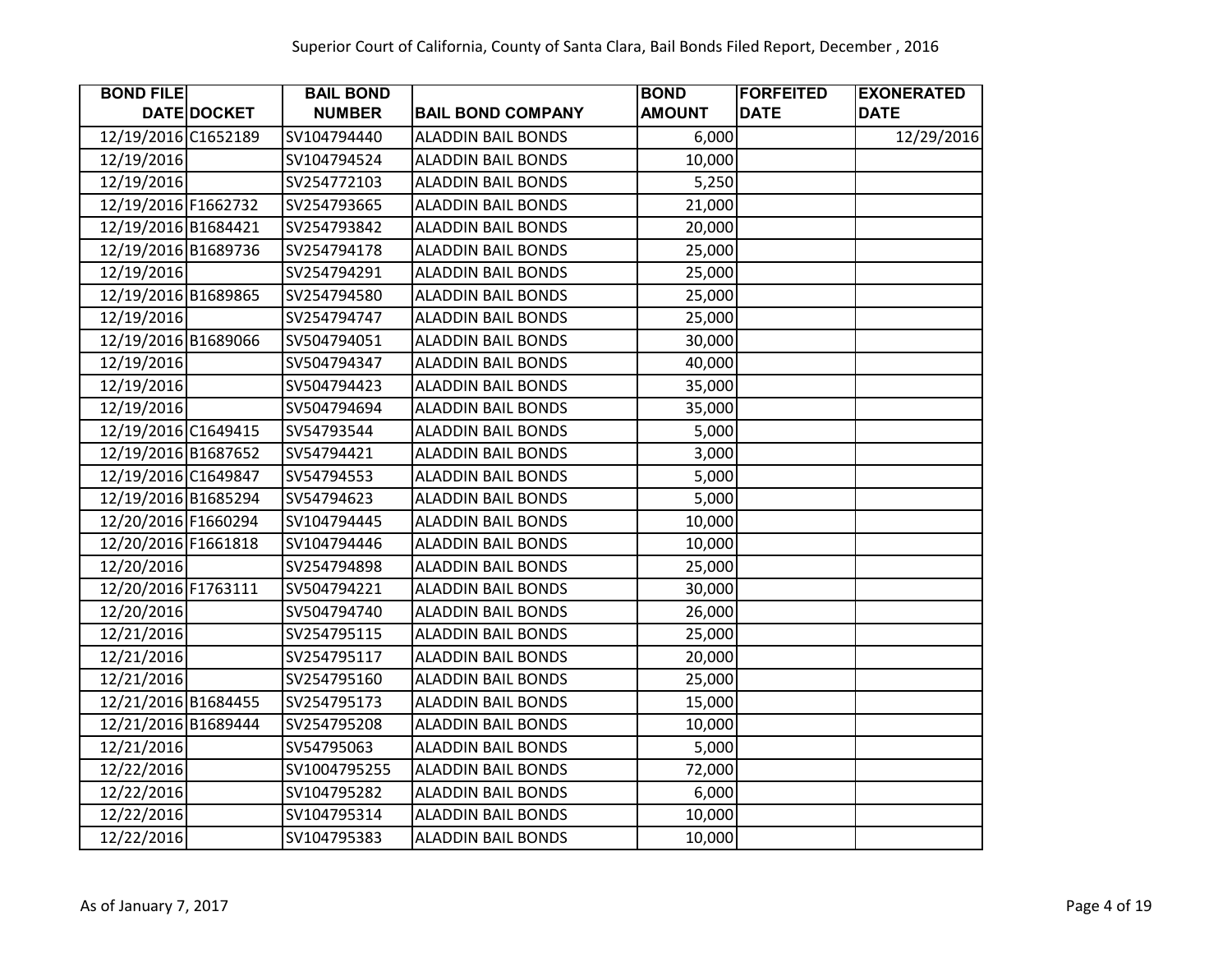| <b>BOND FILE</b>    |                    | <b>BAIL BOND</b> |                           | <b>BOND</b>   | <b>FORFEITED</b> | <b>EXONERATED</b> |
|---------------------|--------------------|------------------|---------------------------|---------------|------------------|-------------------|
|                     | DATE DOCKET        | <b>NUMBER</b>    | <b>BAIL BOND COMPANY</b>  | <b>AMOUNT</b> | <b>DATE</b>      | <b>DATE</b>       |
| 12/22/2016 C1523958 |                    | SV104795396      | <b>ALADDIN BAIL BONDS</b> | 10,000        |                  |                   |
| 12/22/2016          |                    | SV254795072      | <b>ALADDIN BAIL BONDS</b> | 15,000        |                  |                   |
| 12/22/2016 C1634120 |                    | SV254795407      | <b>ALADDIN BAIL BONDS</b> | 20,000        |                  |                   |
| 12/22/2016 B1689201 |                    | SV254795449      | <b>ALADDIN BAIL BONDS</b> | 16,000        |                  |                   |
| 12/22/2016 B1475965 |                    | SV504794410      | <b>ALADDIN BAIL BONDS</b> | 35,000        |                  |                   |
| 12/22/2016          |                    | SV504795350      | <b>ALADDIN BAIL BONDS</b> | 26,000        |                  |                   |
| 12/22/2016 B1689548 |                    | SV504795447      | <b>ALADDIN BAIL BONDS</b> | 50,000        |                  |                   |
| 12/22/2016 C1638532 |                    | SV54795426       | <b>ALADDIN BAIL BONDS</b> | 5,000         |                  |                   |
| 12/23/2016 C1634984 |                    | SV1004795782     | <b>ALADDIN BAIL BONDS</b> | 75,000        |                  |                   |
| 12/23/2016 B1687425 |                    | SV104772305      | <b>ALADDIN BAIL BONDS</b> | 6,000         |                  |                   |
| 12/23/2016 C1651357 |                    | SV104795087      | <b>ALADDIN BAIL BONDS</b> | 10,000        |                  |                   |
| 12/23/2016 C1644616 |                    | SV104795600      | <b>ALADDIN BAIL BONDS</b> | 6,000         |                  |                   |
| 12/23/2016 B1688801 |                    | SV504781560      | <b>ALADDIN BAIL BONDS</b> | 45,000        |                  |                   |
| 12/27/2016          |                    | SV104795514      | <b>ALADDIN BAIL BONDS</b> | 10,000        |                  |                   |
| 12/27/2016          |                    | SV104795740      | <b>ALADDIN BAIL BONDS</b> | 10,000        |                  |                   |
| 12/27/2016          |                    | SV104796156      | <b>ALADDIN BAIL BONDS</b> | 10,000        |                  |                   |
| 12/27/2016 C1645217 |                    | SV104796351      | <b>ALADDIN BAIL BONDS</b> | 6,000         |                  |                   |
| 12/27/2016          |                    | SV254795624      | <b>ALADDIN BAIL BONDS</b> | 11,000        |                  |                   |
| 12/27/2016          |                    | SV254796134      | <b>ALADDIN BAIL BONDS</b> | 20,000        |                  |                   |
| 12/27/2016          |                    | SV254796240      | <b>ALADDIN BAIL BONDS</b> | 25,000        |                  |                   |
| 12/27/2016 C1644717 |                    | SV254796282      | <b>ALADDIN BAIL BONDS</b> | 15,000        |                  |                   |
| 12/27/2016          |                    | SV504795702      | <b>ALADDIN BAIL BONDS</b> | 36,000        |                  |                   |
| 12/27/2016          |                    | SV504795866      | <b>ALADDIN BAIL BONDS</b> | 40,000        |                  |                   |
| 12/27/2016          |                    | SV504796090      | <b>ALADDIN BAIL BONDS</b> | 50,000        |                  |                   |
| 12/27/2016          |                    | SV504796269      | <b>ALADDIN BAIL BONDS</b> | 30,000        |                  |                   |
| 12/27/2016          |                    | SV504796358      | <b>ALADDIN BAIL BONDS</b> | 35,000        |                  |                   |
| 12/27/2016 C1651344 |                    | SV54795816       | <b>ALADDIN BAIL BONDS</b> | 5,000         |                  |                   |
| 12/28/2016 B1688849 |                    | SV104795885      | <b>ALADDIN BAIL BONDS</b> | 10,000        | 12/28/2016       |                   |
| 12/29/2016 F1660504 |                    | SV104795963      | <b>ALADDIN BAIL BONDS</b> | 7,500         |                  |                   |
|                     | 12/2/2016 F1662495 | AS51108975       | ALICE CORTEZ BAIL BONDS   | 5,000         |                  |                   |
| 12/20/2016          |                    | AS100138887      | ALICE CORTEZ BAIL BONDS   | 90,000        |                  |                   |
| 12/29/2016 C1647136 |                    | AS15458408       | ALICE CORTEZ BAIL BONDS   | 10,000        |                  |                   |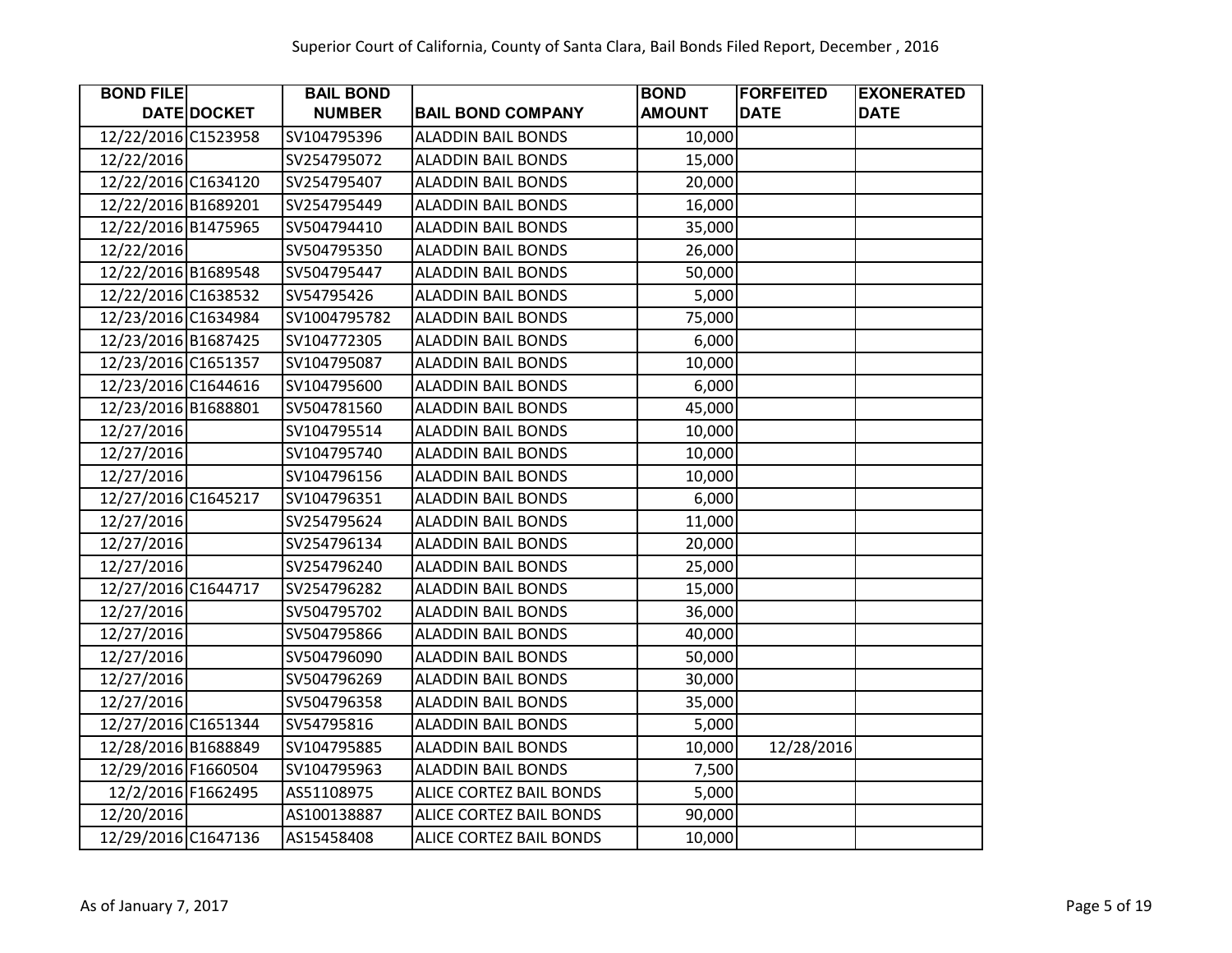| <b>BOND FILE</b>    |                    | <b>BAIL BOND</b> |                               | <b>BOND</b>   | <b>FORFEITED</b> | <b>EXONERATED</b> |
|---------------------|--------------------|------------------|-------------------------------|---------------|------------------|-------------------|
|                     | DATE DOCKET        | <b>NUMBER</b>    | <b>BAIL BOND COMPANY</b>      | <b>AMOUNT</b> | <b>DATE</b>      | <b>DATE</b>       |
|                     | 12/1/2016 B1687924 |                  | 5113447921 ALL PRO BAIL BONDS | 10,000        |                  |                   |
|                     | 12/1/2016 B1686405 |                  | 5113461910 ALL PRO BAIL BONDS | 10,000        |                  |                   |
|                     | 12/1/2016 B1583595 |                  | 5272781887 ALL PRO BAIL BONDS | 25,000        |                  |                   |
| 12/2/2016           |                    |                  | 5105641704 ALL PRO BAIL BONDS | 100,000       |                  |                   |
| 12/2/2016           |                    |                  | 5113469424 ALL PRO BAIL BONDS | 10,000        |                  |                   |
| 12/2/2016           |                    |                  | 5551644751 ALL PRO BAIL BONDS | 35,000        |                  |                   |
|                     | 12/5/2016 B1688630 |                  | 5113418716 ALL PRO BAIL BONDS | 5,000         |                  | 1/5/2017          |
|                     | 12/5/2016 C1650308 |                  | 5113418758 ALL PRO BAIL BONDS | 10,000        |                  |                   |
|                     | 12/5/2016 F1663061 |                  | 5113418787 ALL PRO BAIL BONDS | 11,000        |                  |                   |
|                     | 12/5/2016 C1647653 |                  | 5113448689 ALL PRO BAIL BONDS | 10,000        |                  |                   |
|                     | 12/5/2016 B1687233 |                  | 5113462016 ALL PRO BAIL BONDS | 10,000        |                  |                   |
|                     | 12/5/2016 F1659992 |                  | 5113469271 ALL PRO BAIL BONDS | 5,000         | 1/3/2017         |                   |
|                     | 12/5/2016 F1662527 |                  | 5113469284 ALL PRO BAIL BONDS | 10,000        |                  |                   |
|                     | 12/5/2016 C1652154 |                  | 5113469297 ALL PRO BAIL BONDS | 10,000        | 12/8/2016        |                   |
| 12/5/2016           |                    |                  | 5272762778 ALL PRO BAIL BONDS | 25,000        |                  |                   |
|                     | 12/5/2016 F1660375 |                  | 5272762921 ALL PRO BAIL BONDS | 25,000        |                  |                   |
| 12/5/2016           |                    |                  | 5272762934 ALL PRO BAIL BONDS | 17,000        |                  |                   |
|                     | 12/5/2016 C1527706 |                  | 5272822500 ALL PRO BAIL BONDS | 7,000         | 12/5/2016        |                   |
| 12/5/2016           |                    |                  | 5551644777 ALL PRO BAIL BONDS | 37,000        |                  |                   |
| 12/6/2016           |                    |                  | 5113418774 ALL PRO BAIL BONDS | 11,000        |                  |                   |
|                     | 12/6/2016 B1689562 |                  | 5113448692 ALL PRO BAIL BONDS | 10,000        |                  | 12/15/2016        |
| 12/6/2016           |                    |                  | 5113448704 ALL PRO BAIL BONDS | 10,000        |                  |                   |
|                     | 12/6/2016 C1641128 |                  | 5113461895 ALL PRO BAIL BONDS | 10,000        | 12/28/2016       |                   |
|                     | 12/7/2016 C1363623 |                  | 5113448717 ALL PRO BAIL BONDS | 10,000        |                  | 12/9/2016         |
|                     | 12/7/2016 C1526358 |                  | 5272762947 ALL PRO BAIL BONDS | 20,000        |                  |                   |
|                     | 12/7/2016 F1662389 |                  | 5551644818 ALL PRO BAIL BONDS | 45,000        | 12/9/2016        |                   |
|                     | 12/9/2016 C1489221 |                  | 5551644821 ALL PRO BAIL BONDS | 40,000        |                  |                   |
| 12/12/2016          |                    |                  | 5113418761 ALL PRO BAIL BONDS | 1,000         |                  |                   |
| 12/12/2016 C1638666 |                    |                  | 5113448788 ALL PRO BAIL BONDS | 10,000        |                  |                   |
| 12/12/2016 C1522878 |                    |                  | 5113448791 ALL PRO BAIL BONDS | 10,000        |                  |                   |
| 12/12/2016          |                    |                  | 5113448803 ALL PRO BAIL BONDS | 11,000        |                  |                   |
| 12/12/2016          |                    |                  | 5113448832 ALL PRO BAIL BONDS | 5,000         |                  |                   |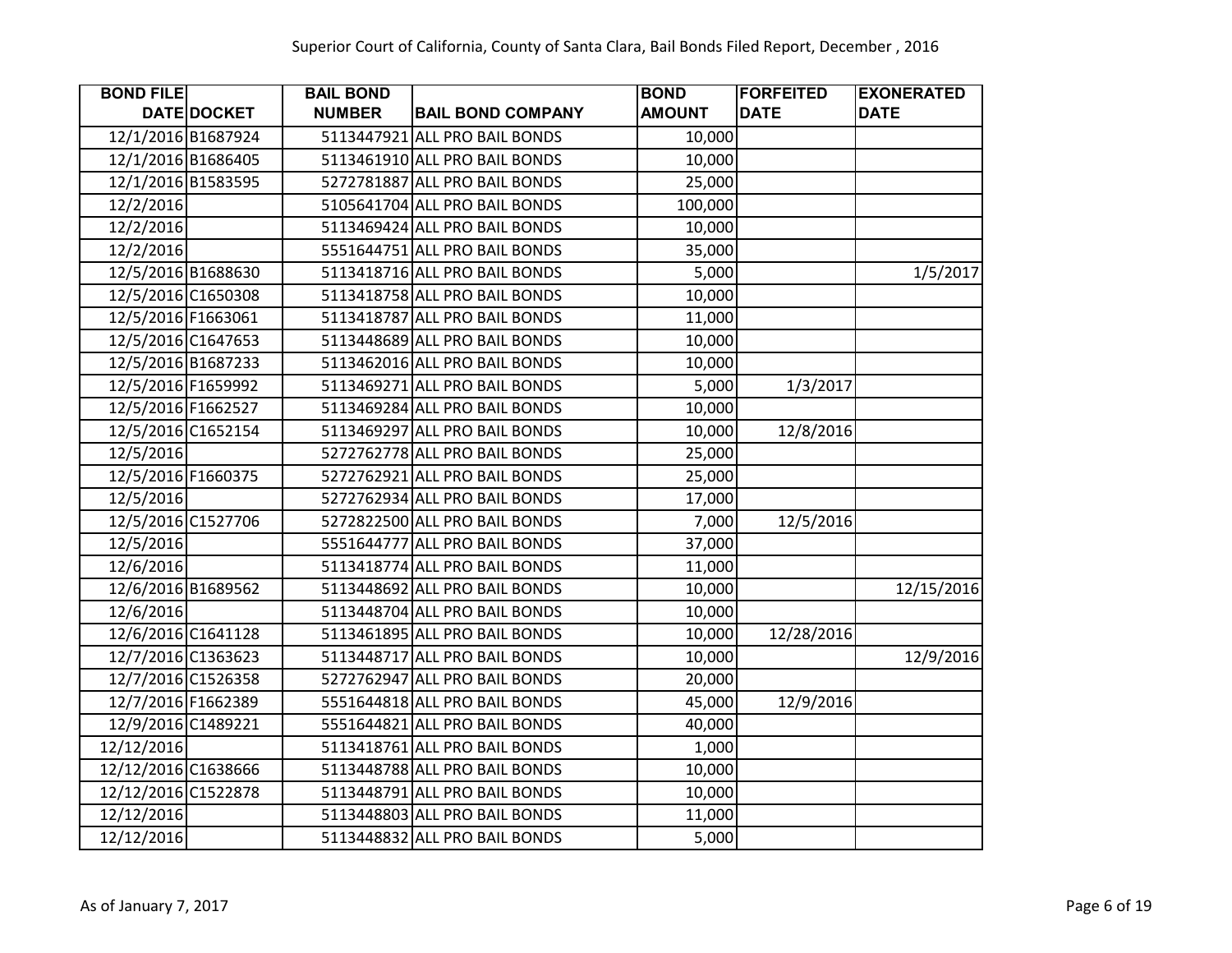| <b>BOND FILE</b>    |             | <b>BAIL BOND</b> |                               | <b>BOND</b>   | <b>FORFEITED</b> | <b>EXONERATED</b> |
|---------------------|-------------|------------------|-------------------------------|---------------|------------------|-------------------|
|                     | DATE DOCKET | <b>NUMBER</b>    | <b>BAIL BOND COMPANY</b>      | <b>AMOUNT</b> | <b>DATE</b>      | <b>DATE</b>       |
| 12/12/2016          |             |                  | 5113469226 ALL PRO BAIL BONDS | 5,000         |                  |                   |
| 12/12/2016          |             |                  | 5272816697 ALL PRO BAIL BONDS | 25,000        |                  |                   |
| 12/12/2016          |             |                  | 5272822427 ALL PRO BAIL BONDS | 20,000        |                  |                   |
| 12/13/2016          |             |                  | 5113469198 ALL PRO BAIL BONDS | 11,000        |                  |                   |
| 12/13/2016 C1651193 |             |                  | 5272762877 ALL PRO BAIL BONDS | 10,000        |                  |                   |
| 12/13/2016          |             |                  | 5272780327 ALL PRO BAIL BONDS | 21,000        |                  |                   |
| 12/13/2016          |             |                  | 5272780330 ALL PRO BAIL BONDS | 25,000        |                  |                   |
| 12/14/2016 F1663089 |             |                  | 5105603531 ALL PRO BAIL BONDS | 75,000        |                  |                   |
| 12/14/2016 B1689367 |             |                  | 5113448762 ALL PRO BAIL BONDS | 5,000         |                  | 12/15/2016        |
| 12/14/2016 B1689292 |             |                  | 5113469213 ALL PRO BAIL BONDS | 5,000         |                  |                   |
| 12/14/2016 F1661231 |             |                  | 5113469268 ALL PRO BAIL BONDS | 10,000        |                  |                   |
| 12/14/2016 B1582037 |             |                  | 5150071727 ALL PRO BAIL BONDS | 10,000        |                  |                   |
| 12/14/2016 B1581759 |             |                  | 5272548327 ALL PRO BAIL BONDS | 10,000        |                  |                   |
| 12/14/2016 C1647418 |             |                  | 5272762905 ALL PRO BAIL BONDS | 25,000        |                  | 12/16/2016        |
| 12/14/2016 F1555869 |             |                  | 5272762963 ALL PRO BAIL BONDS | 20,000        |                  |                   |
| 12/14/2016 B1689616 |             |                  | 5272762976 ALL PRO BAIL BONDS | 15,000        |                  |                   |
| 12/14/2016 B1689546 |             |                  | 5551707782 ALL PRO BAIL BONDS | 50,000        |                  |                   |
| 12/15/2016 C1632642 |             |                  | 5113448887 ALL PRO BAIL BONDS | 10,000        |                  |                   |
| 12/15/2016 B1688869 |             |                  | 5113469309 ALL PRO BAIL BONDS | 7,000         |                  |                   |
| 12/15/2016 C1637583 |             |                  | 5113469370 ALL PRO BAIL BONDS | 10,000        |                  |                   |
| 12/15/2016 B1258865 |             |                  | 5272782011 ALL PRO BAIL BONDS | 25,000        |                  |                   |
| 12/15/2016 B1689553 |             |                  | 5551644847 ALL PRO BAIL BONDS | 50,000        |                  |                   |
| 12/16/2016          |             |                  | 5272822443 ALL PRO BAIL BONDS | 25,000        |                  |                   |
| 12/19/2016 C1648426 |             |                  | 5105569846 ALL PRO BAIL BONDS | 60,000        |                  | 12/30/2016        |
| 12/19/2016 C1640672 |             |                  | 5113418295 ALL PRO BAIL BONDS | 5,000         |                  |                   |
| 12/19/2016 F1662353 |             |                  | 5113448890 ALL PRO BAIL BONDS | 5,000         | 12/21/2016       | 12/21/2016        |
| 12/19/2016 F1662909 |             |                  | 5113462719 ALL PRO BAIL BONDS | 5,000         |                  | 12/21/2016        |
| 12/19/2016 C1651393 |             |                  | 5113469185 ALL PRO BAIL BONDS | 5,000         |                  |                   |
| 12/19/2016 C1652077 |             |                  | 5113469239 ALL PRO BAIL BONDS | 1,000         |                  |                   |
| 12/19/2016 C1649599 |             |                  | 5272816460 ALL PRO BAIL BONDS | 5,000         |                  |                   |
| 12/19/2016 C1646323 |             |                  | 5272816473 ALL PRO BAIL BONDS | 20,000        |                  |                   |
| 12/19/2016          |             |                  | 5551707810 ALL PRO BAIL BONDS | 35,000        |                  |                   |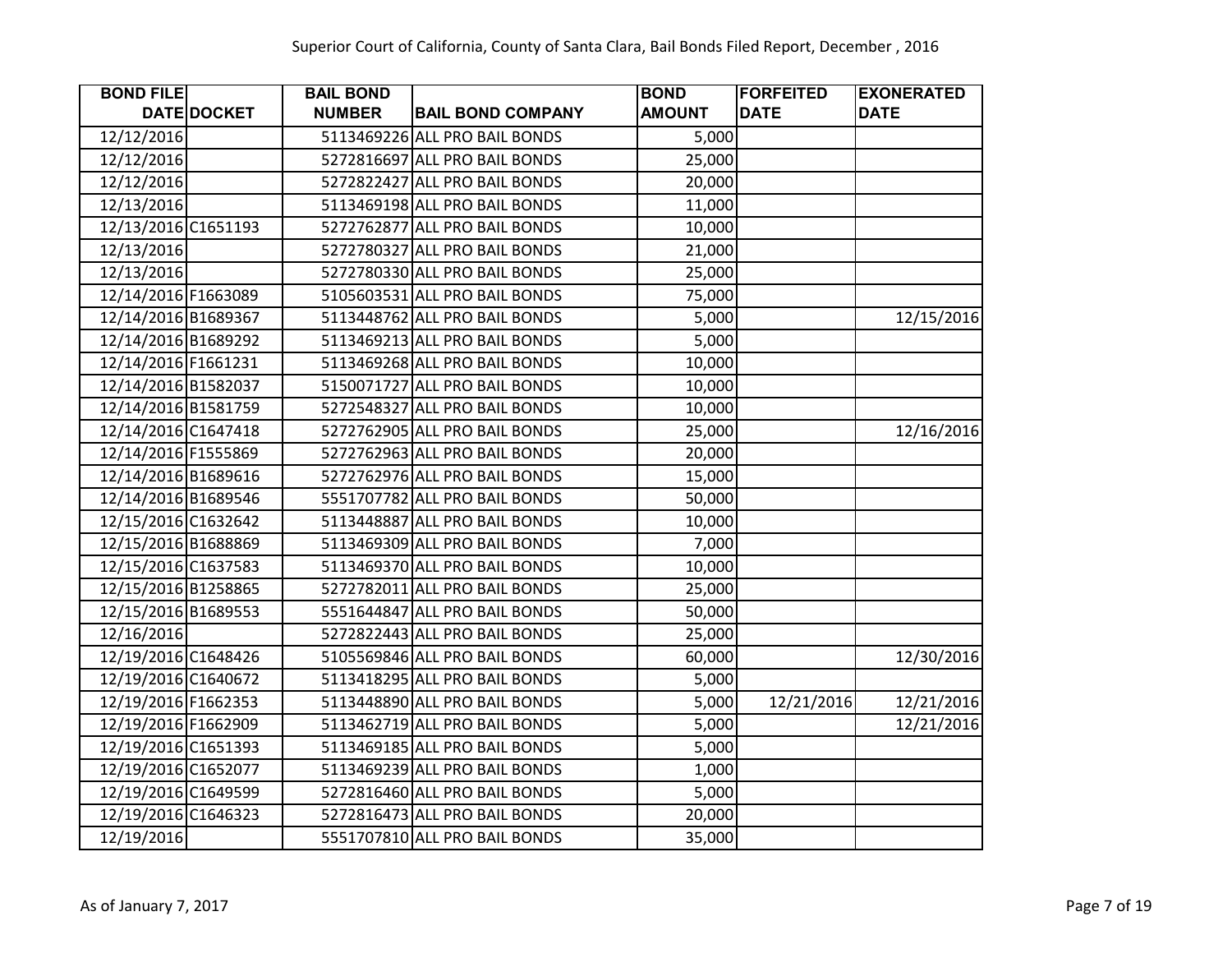| <b>BOND FILE</b>    |             | <b>BAIL BOND</b> |                               | <b>BOND</b>   | <b>FORFEITED</b> | <b>EXONERATED</b> |
|---------------------|-------------|------------------|-------------------------------|---------------|------------------|-------------------|
|                     | DATE DOCKET | <b>NUMBER</b>    | <b>BAIL BOND COMPANY</b>      | <b>AMOUNT</b> | <b>DATE</b>      | <b>DATE</b>       |
| 12/19/2016          |             |                  | 5551707881 ALL PRO BAIL BONDS | 25,000        |                  |                   |
| 12/20/2016          |             |                  | 527281648 ALL PRO BAIL BONDS  | 10,000        |                  |                   |
| 12/20/2016 C1652879 |             |                  | 5113462876 ALL PRO BAIL BONDS | 10,000        | 1/5/2017         |                   |
| 12/20/2016 C1628359 |             |                  | 5272816499 ALL PRO BAIL BONDS | 25,000        |                  |                   |
| 12/20/2016 C1527339 |             |                  | 5272816530 ALL PRO BAIL BONDS | 5,000         |                  |                   |
| 12/20/2016 F1662958 |             |                  | 5551644805 ALL PRO BAIL BONDS | 51,000        |                  |                   |
| 12/20/2016 B1689899 |             |                  | 5551676206 ALL PRO BAIL BONDS | 50,000        |                  |                   |
| 12/21/2016 B1688139 |             |                  | 5272816543 ALL PRO BAIL BONDS | 20,000        |                  |                   |
| 12/21/2016          |             |                  | 5272816556 ALL PRO BAIL BONDS | 10,000        |                  |                   |
| 12/21/2016 C1650933 |             |                  | 5551676219 ALL PRO BAIL BONDS | 30,000        |                  |                   |
| 12/22/2016 B1684710 |             |                  | 5272803136 ALL PRO BAIL BONDS | 15,000        |                  |                   |
| 12/22/2016 C1652980 |             |                  | 5551676222 ALL PRO BAIL BONDS | 31,000        |                  |                   |
| 12/23/2016 C1400812 |             |                  | 5113463703 ALL PRO BAIL BONDS | 10,000        |                  |                   |
| 12/23/2016 C1648261 |             |                  | 5113469242 ALL PRO BAIL BONDS | 5,000         |                  |                   |
| 12/27/2016 B1689139 |             |                  | 5105587507 ALL PRO BAIL BONDS | 75,000        |                  |                   |
| 12/27/2016          |             |                  | 5105603544 ALL PRO BAIL BONDS | 100,000       |                  |                   |
| 12/27/2016          |             |                  | 5113484759 ALL PRO BAIL BONDS | 7,000         |                  |                   |
| 12/27/2016          |             |                  | 5113485347 ALL PRO BAIL BONDS | 10,000        |                  |                   |
| 12/27/2016          |             |                  | 5272762989 ALL PRO BAIL BONDS | 12,000        |                  |                   |
| 12/27/2016 B1582527 |             |                  | 5272816457 ALL PRO BAIL BONDS | 25,000        |                  |                   |
| 12/27/2016 C1651167 |             |                  | 5272816569 ALL PRO BAIL BONDS | 15,000        |                  |                   |
| 12/27/2016 C1641282 |             |                  | 5272816572 ALL PRO BAIL BONDS | 20,000        |                  |                   |
| 12/27/2016          |             |                  | 5272816639 ALL PRO BAIL BONDS | 20,000        |                  |                   |
| 12/27/2016          |             |                  | 5272816642 ALL PRO BAIL BONDS | 20,000        |                  |                   |
| 12/27/2016          |             |                  | 5272822498 ALL PRO BAIL BONDS | 26,000        |                  |                   |
| 12/27/2016 C1636609 |             |                  | 5551644780 ALL PRO BAIL BONDS | 50,000        |                  |                   |
| 12/28/2016          |             |                  | 5113485334 ALL PRO BAIL BONDS | 5,250         |                  |                   |
| 12/28/2016 B1688019 |             |                  | 5551644764 ALL PRO BAIL BONDS | 50,000        |                  |                   |
| 12/29/2016 B1582939 |             |                  | 5113423226 ALL PRO BAIL BONDS | 10,000        |                  |                   |
| 12/29/2016          |             |                  | 5113485053 ALL PRO BAIL BONDS | 5,000         |                  |                   |
| 12/29/2016          |             |                  | 5272816598 ALL PRO BAIL BONDS | 21,000        |                  |                   |
| 12/29/2016 F1349165 |             |                  | 5272822555 ALL PRO BAIL BONDS | 10,000        |                  |                   |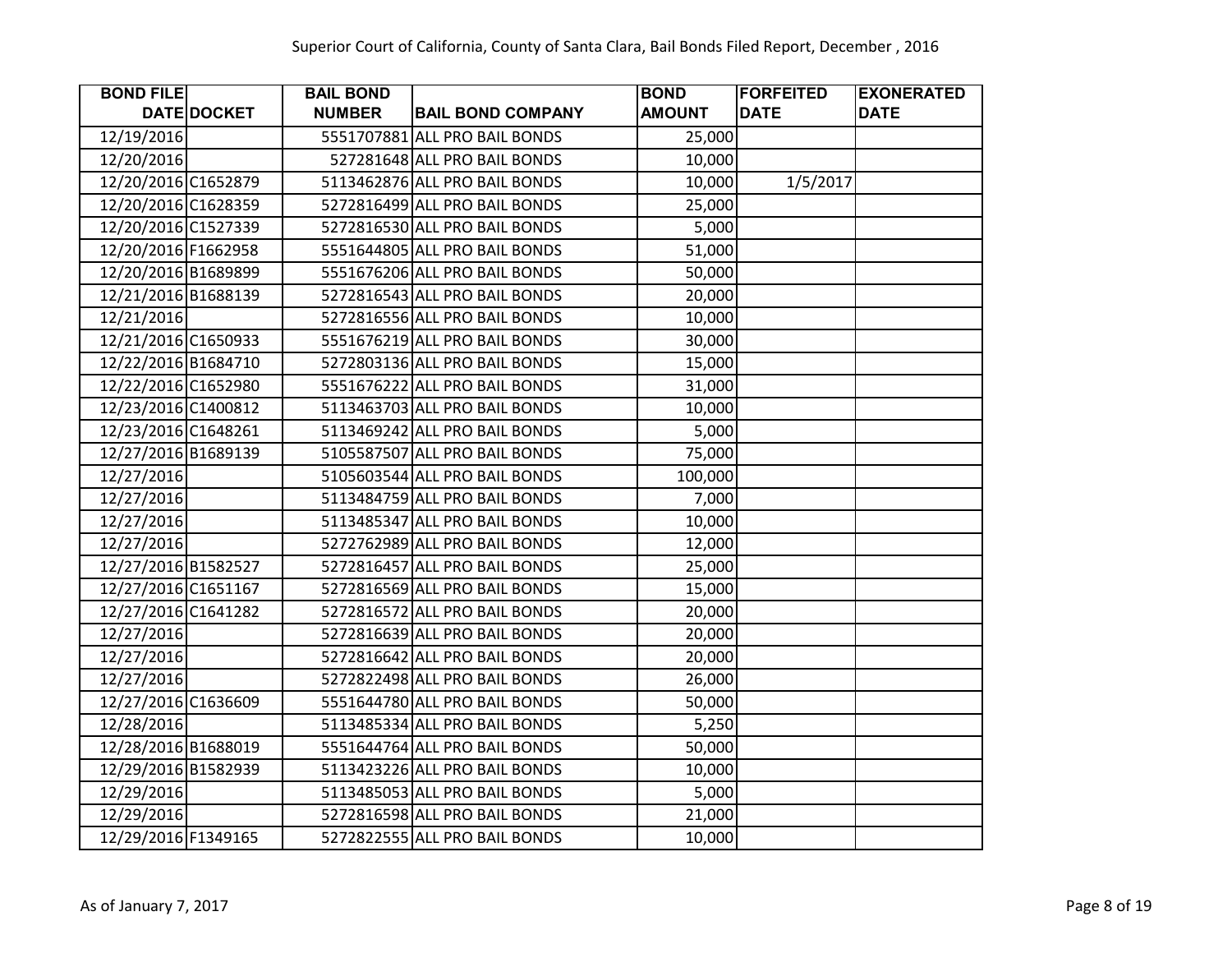| <b>BOND FILE</b>    |                    | <b>BAIL BOND</b>   |                               | <b>BOND</b>   | <b>FORFEITED</b> | <b>EXONERATED</b> |
|---------------------|--------------------|--------------------|-------------------------------|---------------|------------------|-------------------|
|                     | DATE DOCKET        | <b>NUMBER</b>      | <b>BAIL BOND COMPANY</b>      | <b>AMOUNT</b> | <b>DATE</b>      | <b>DATE</b>       |
| 12/29/2016          |                    |                    | 5551676264 ALL PRO BAIL BONDS | 30,000        |                  |                   |
| 12/30/2016 C1651254 |                    |                    | 5113484829 ALL PRO BAIL BONDS | 10,000        |                  |                   |
| 12/2/2016 C1652177  |                    | IS30K198992        | <b>AMIGO BAIL BONDS</b>       | 15,000        |                  |                   |
| 12/19/2016          |                    | IS50K123167        | AMIGO BAIL BONDS              | 25,000        |                  |                   |
|                     | 12/2/2016 C1522254 | IS30K196301        | ANGELA M. SOBOTA BAIL BOND    | 25,000        |                  |                   |
|                     | 12/9/2016 C1122801 | 5272754267         | <b>ATLANTIS BAIL BONDS</b>    | 15,000        | 12/27/2016       |                   |
|                     | 12/1/2016 C1652325 | T10050592426       | <b>BAD BOYS BAIL BONDS</b>    | 77,000        |                  |                   |
|                     | 12/1/2016 C1652179 | T10050592427       | <b>BAD BOYS BAIL BONDS</b>    | 100,000       |                  |                   |
| 12/1/2016           |                    | 215715 T1M50587768 | <b>BAD BOYS BAIL BONDS</b>    | 250,000       |                  |                   |
| 12/1/2016           |                    | 215715 T3M50588872 | <b>BAD BOYS BAIL BONDS</b>    | 1,500,000     |                  |                   |
|                     | 12/1/2016 C1635081 | T500592660         | <b>BAD BOYS BAIL BONDS</b>    | 150,000       |                  |                   |
|                     | 12/1/2016 C1647410 | T550583711         | <b>BAD BOYS BAIL BONDS</b>    | 5,000         |                  |                   |
| 12/5/2016           |                    | T1050592381        | <b>BAD BOYS BAIL BONDS</b>    | 10,000        |                  |                   |
| 12/5/2016           |                    | T2550592394        | <b>BAD BOYS BAIL BONDS</b>    | 25,000        |                  |                   |
|                     | 12/5/2016 B1689253 | T2550592395        | <b>BAD BOYS BAIL BONDS</b>    | 25,000        |                  |                   |
| 12/5/2016           |                    | T2550592397        | <b>BAD BOYS BAIL BONDS</b>    | 25,000        |                  |                   |
|                     | 12/5/2016 C1525256 | T2550592399        | <b>BAD BOYS BAIL BONDS</b>    | 15,000        |                  |                   |
| 12/5/2016           |                    | T2550592626        | <b>BAD BOYS BAIL BONDS</b>    | 25,000        |                  |                   |
| 12/5/2016           |                    | T2550592628        | <b>BAD BOYS BAIL BONDS</b>    | 20,000        |                  |                   |
|                     | 12/5/2016 B1689060 | T50050592950       | <b>BAD BOYS BAIL BONDS</b>    | 250,000       |                  |                   |
| 12/5/2016           |                    | T5050585866        | <b>BAD BOYS BAIL BONDS</b>    | 46,000        |                  |                   |
|                     | 12/5/2016 F1663087 | T5050586623        | <b>BAD BOYS BAIL BONDS</b>    | 50,000        |                  |                   |
|                     | 12/6/2016 C1652534 | T10050591831       | <b>BAD BOYS BAIL BONDS</b>    | 72,000        |                  |                   |
| 12/6/2016           |                    | T2550592625        | <b>BAD BOYS BAIL BONDS</b>    | 25,000        |                  |                   |
|                     | 12/6/2016 C1651509 | T2550592627        | <b>BAD BOYS BAIL BONDS</b>    | 25,000        |                  |                   |
|                     | 12/6/2016 C1634290 | T550589926         | <b>BAD BOYS BAIL BONDS</b>    | 5,000         |                  |                   |
|                     | 12/7/2016 F1660144 | T2550592398        | <b>BAD BOYS BAIL BONDS</b>    | 15,000        |                  |                   |
|                     | 12/9/2016 C1650087 | T2550592393        | <b>BAD BOYS BAIL BONDS</b>    | 11,000        |                  |                   |
|                     | 12/9/2016 C1514020 | T550585828         | <b>BAD BOYS BAIL BONDS</b>    | 5,000         |                  |                   |
| 12/9/2016           |                    | T755057742         | <b>BAD BOYS BAIL BONDS</b>    | 75,000        |                  |                   |
| 12/12/2016 C1508348 |                    | T10050568035       | <b>BAD BOYS BAIL BONDS</b>    | 60,000        |                  |                   |
| 12/12/2016          |                    | T10050569418       | <b>BAD BOYS BAIL BONDS</b>    | 40,000        |                  |                   |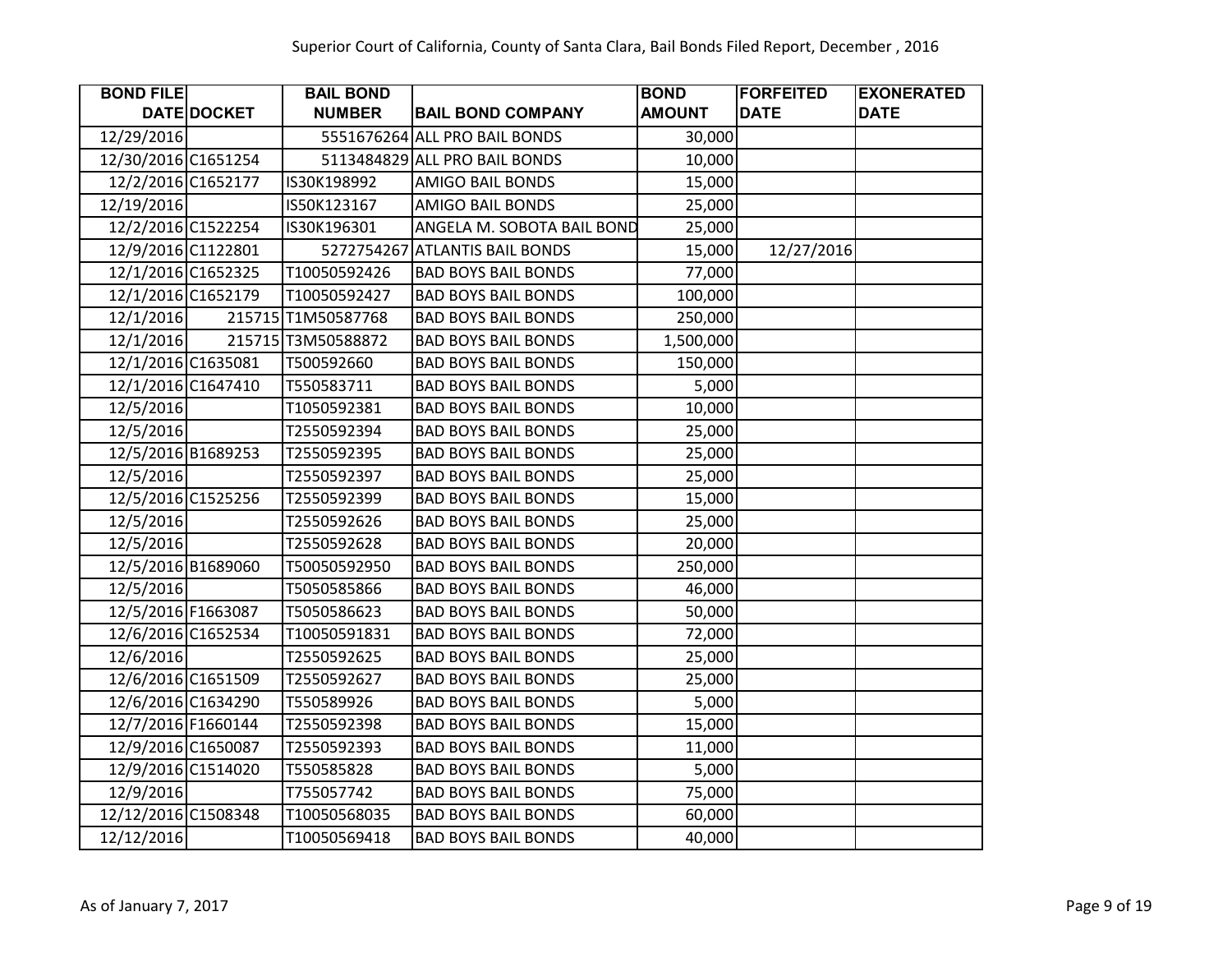| <b>BOND FILE</b>    |             | <b>BAIL BOND</b> |                            | <b>BOND</b>   | <b>FORFEITED</b> | <b>EXONERATED</b> |
|---------------------|-------------|------------------|----------------------------|---------------|------------------|-------------------|
|                     | DATE DOCKET | <b>NUMBER</b>    | <b>BAIL BOND COMPANY</b>   | <b>AMOUNT</b> | <b>DATE</b>      | <b>DATE</b>       |
| 12/12/2016 C1650603 |             | T10050579966     | <b>BAD BOYS BAIL BONDS</b> | 100,000       |                  |                   |
| 12/12/2016 C1514444 |             | T1050591763      | <b>BAD BOYS BAIL BONDS</b> | 10,000        |                  |                   |
| 12/12/2016          |             | T1050592382      | <b>BAD BOYS BAIL BONDS</b> | 6,000         |                  |                   |
| 12/12/2016 B1689285 |             | T1050592612      | <b>BAD BOYS BAIL BONDS</b> | 10,000        | 12/12/2016       |                   |
| 12/12/2016 C1514239 |             | T1050592930      | <b>BAD BOYS BAIL BONDS</b> | 10,000        |                  |                   |
| 12/12/2016          |             | T2550593358      | <b>BAD BOYS BAIL BONDS</b> | 20,000        |                  |                   |
| 12/12/2016          |             | T2550593593      | <b>BAD BOYS BAIL BONDS</b> | 25,000        |                  |                   |
| 12/12/2016          |             | T5050586828      | <b>BAD BOYS BAIL BONDS</b> | 35,000        |                  |                   |
| 12/12/2016 C1644732 |             | T550583507       | <b>BAD BOYS BAIL BONDS</b> | 5,000         |                  |                   |
| 12/13/2016 C1650184 |             | T5050541817      | <b>BAD BOYS BAIL BONDS</b> | 35,000        |                  |                   |
| 12/13/2016 C1647027 |             | T5050591820      | <b>BAD BOYS BAIL BONDS</b> | 50,000        |                  |                   |
| 12/13/2016 C1652796 |             | T550586788       | <b>BAD BOYS BAIL BONDS</b> | 1,000         |                  |                   |
| 12/13/2016 B1689863 |             | T7550592420      | <b>BAD BOYS BAIL BONDS</b> | 55,000        |                  |                   |
| 12/14/2016 C1644306 |             | T1050593584      | <b>BAD BOYS BAIL BONDS</b> | 10,000        |                  |                   |
| 12/14/2016 C1652733 |             | T2550593356      | <b>BAD BOYS BAIL BONDS</b> | 15,000        |                  |                   |
| 12/14/2016          |             | T5050589115      | <b>BAD BOYS BAIL BONDS</b> | 35,000        |                  |                   |
| 12/15/2016 C1651183 |             | T1050592380      | <b>BAD BOYS BAIL BONDS</b> | 10,000        |                  |                   |
| 12/15/2016 C1640171 |             | T1050592609      | <b>BAD BOYS BAIL BONDS</b> | 5,000         |                  |                   |
| 12/15/2016 C1642927 |             | T1M50574801      | <b>BAD BOYS BAIL BONDS</b> | 145,000       |                  |                   |
| 12/15/2016 C1508461 |             | T5050583505      | <b>BAD BOYS BAIL BONDS</b> | 5,000         |                  |                   |
| 12/16/2016 B1689067 |             | T1050591764      | <b>BAD BOYS BAIL BONDS</b> | 5,000         |                  |                   |
| 12/16/2016          |             | T2550593361      | <b>BAD BOYS BAIL BONDS</b> | 10,000        |                  |                   |
| 12/16/2016 C1651468 |             | T2550593594      | <b>BAD BOYS BAIL BONDS</b> | 5,000         |                  |                   |
| 12/19/2016 C1652870 |             | T10050575459     | <b>BAD BOYS BAIL BONDS</b> | 65,000        |                  |                   |
| 12/19/2016 B1688506 |             | T2550585854      | <b>BAD BOYS BAIL BONDS</b> | 10,000        |                  |                   |
| 12/19/2016 C1508432 |             | T2550591775      | <b>BAD BOYS BAIL BONDS</b> | 15,000        |                  |                   |
| 12/19/2016          |             | T5050588937      | <b>BAD BOYS BAIL BONDS</b> | 5,000         |                  |                   |
| 12/19/2016          |             | T5050592415      | <b>BAD BOYS BAIL BONDS</b> | 40,000        |                  |                   |
| 12/19/2016 B1689281 |             | T5050592416      | <b>BAD BOYS BAIL BONDS</b> | 35,000        |                  |                   |
| 12/20/2016 C1650605 |             | T1M50594083      | <b>BAD BOYS BAIL BONDS</b> | 125,000       |                  |                   |
| 12/20/2016 C1650605 |             | T50050574611     | <b>BAD BOYS BAIL BONDS</b> | 125,000       |                  |                   |
| 12/20/2016          |             | T5050593390      | <b>BAD BOYS BAIL BONDS</b> | 31,000        |                  |                   |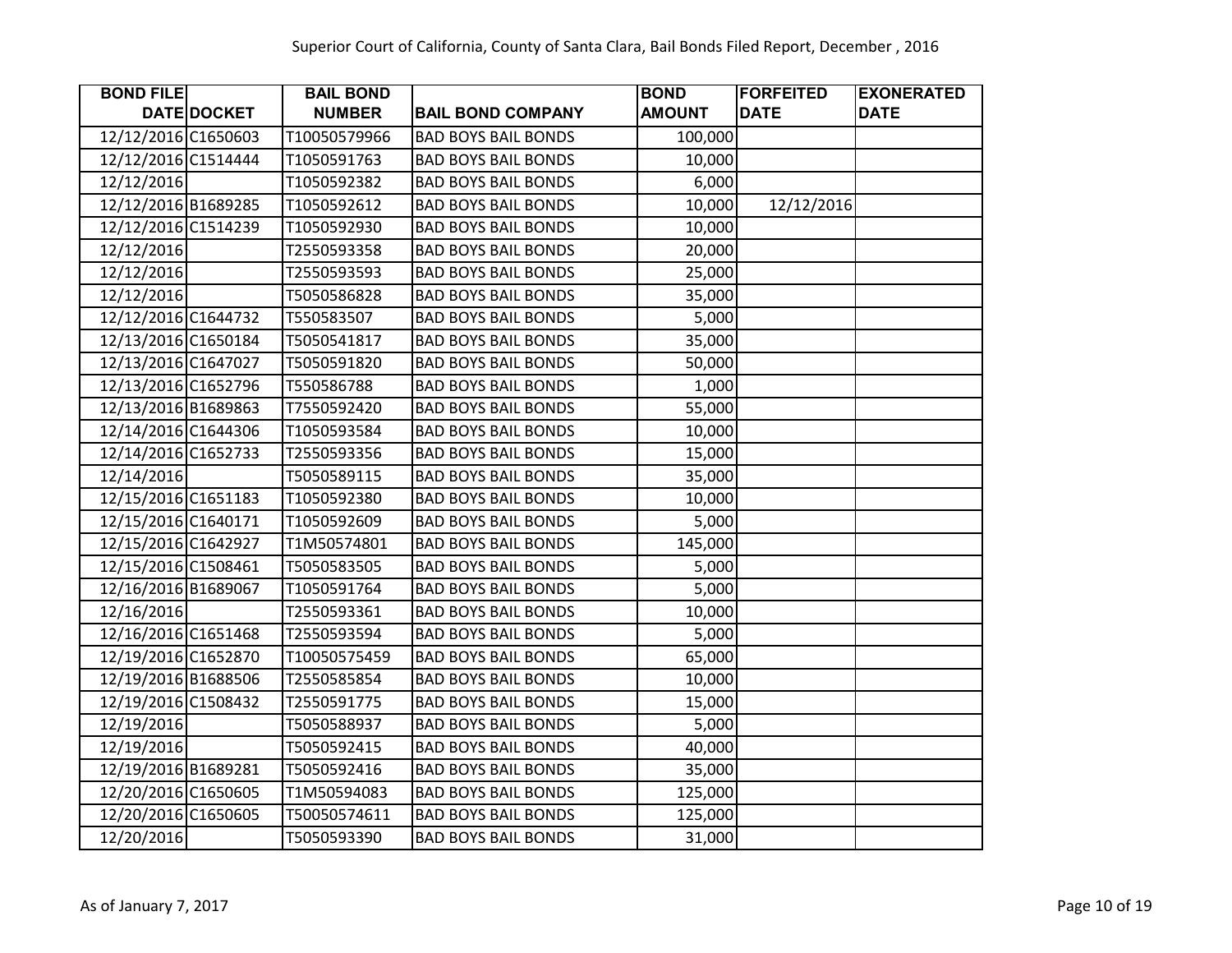| <b>BOND FILE</b>    |                    | <b>BAIL BOND</b> |                                | <b>BOND</b>   | <b>FORFEITED</b> | <b>EXONERATED</b> |
|---------------------|--------------------|------------------|--------------------------------|---------------|------------------|-------------------|
|                     | DATE DOCKET        | <b>NUMBER</b>    | <b>BAIL BOND COMPANY</b>       | <b>AMOUNT</b> | <b>DATE</b>      | <b>DATE</b>       |
| 12/20/2016 C1642756 |                    | T550589093       | <b>BAD BOYS BAIL BONDS</b>     | 5,000         |                  |                   |
| 12/21/2016 C1638722 |                    | T1M50588717      | <b>BAD BOYS BAIL BONDS</b>     | 280,000       |                  |                   |
| 12/21/2016          |                    | T5050594450      | <b>BAD BOYS BAIL BONDS</b>     | 35,000        |                  |                   |
| 12/21/2016          |                    | T5050594451      | <b>BAD BOYS BAIL BONDS</b>     | 35,000        |                  |                   |
| 12/22/2016          |                    | T2550593359      | <b>BAD BOYS BAIL BONDS</b>     | 11,000        |                  |                   |
| 12/22/2016          |                    | T5050591819      | <b>BAD BOYS BAIL BONDS</b>     | 35,000        |                  |                   |
| 12/23/2016 C1651674 |                    | T50050594669     | <b>BAD BOYS BAIL BONDS</b>     | 200,000       |                  |                   |
| 12/23/2016          |                    | T5050592642      | <b>BAD BOYS BAIL BONDS</b>     | 50,000        |                  |                   |
| 12/23/2016          |                    | T5050593392      | <b>BAD BOYS BAIL BONDS</b>     | 26,000        |                  |                   |
| 12/23/2016 C1653285 |                    | T5050594449      | <b>BAD BOYS BAIL BONDS</b>     | 45,000        |                  |                   |
| 12/27/2016          |                    | T1050593335      | <b>BAD BOYS BAIL BONDS</b>     | 10,000        |                  |                   |
| 12/27/2016 C1514005 |                    | T1050593337      | <b>BAD BOYS BAIL BONDS</b>     | 5,000         |                  |                   |
| 12/27/2016          |                    | T1050594608      | <b>BAD BOYS BAIL BONDS</b>     | 10,000        |                  |                   |
| 12/27/2016          |                    | T2550594426      | <b>BAD BOYS BAIL BONDS</b>     | 20,000        |                  |                   |
| 12/27/2016          |                    | T2550594428      | <b>BAD BOYS BAIL BONDS</b>     | 15,000        |                  |                   |
| 12/27/2016          |                    | T2550594432      | <b>BAD BOYS BAIL BONDS</b>     | 20,000        |                  |                   |
| 12/27/2016 C1633621 |                    | T2550594433      | <b>BAD BOYS BAIL BONDS</b>     | 25,000        |                  |                   |
| 12/27/2016          |                    | T2550594632      | <b>BAD BOYS BAIL BONDS</b>     | 17,000        |                  |                   |
| 12/27/2016 C1651510 |                    | T5050588963      | <b>BAD BOYS BAIL BONDS</b>     | 40,000        |                  |                   |
| 12/27/2016 C1523603 |                    | T5050591818      | <b>BAD BOYS BAIL BONDS</b>     | 40,000        |                  |                   |
| 12/27/2016          |                    | T5050593391      | <b>BAD BOYS BAIL BONDS</b>     | 35,000        |                  |                   |
| 12/27/2016          |                    | T5050594657      | <b>BAD BOYS BAIL BONDS</b>     | 47,000        |                  |                   |
| 12/27/2016          |                    | T5050594658      | <b>BAD BOYS BAIL BONDS</b>     | 30,000        |                  |                   |
| 12/28/2016          |                    | T2550594430      | <b>BAD BOYS BAIL BONDS</b>     | 16,000        |                  |                   |
| 12/28/2016 B1689138 |                    | T50050594466     | <b>BAD BOYS BAIL BONDS</b>     | 175,000       |                  |                   |
| 12/28/2016 B1689779 |                    | T50050595295     | <b>BAD BOYS BAIL BONDS</b>     | 137,000       |                  |                   |
| 12/29/2016 F1662703 |                    | T1050594606      | <b>BAD BOYS BAIL BONDS</b>     | 6,000         |                  |                   |
| 12/29/2016 F1661793 |                    | T1050594607      | <b>BAD BOYS BAIL BONDS</b>     | 10,000        |                  |                   |
|                     | 12/2/2016 F1662094 | AS25265928       | <b>BAIL HOTLINE BAIL BONDS</b> | 25,000        |                  |                   |
|                     | 12/5/2016 B1475683 | AS150100084      | <b>BAIL HOTLINE BAIL BONDS</b> | 140,000       |                  |                   |
|                     | 12/5/2016 B1688226 | AS150100328      | <b>BAIL HOTLINE BAIL BONDS</b> | 70,000        |                  |                   |
|                     | 12/5/2016 B1370274 | AS15471628       | <b>BAIL HOTLINE BAIL BONDS</b> | 15,000        |                  |                   |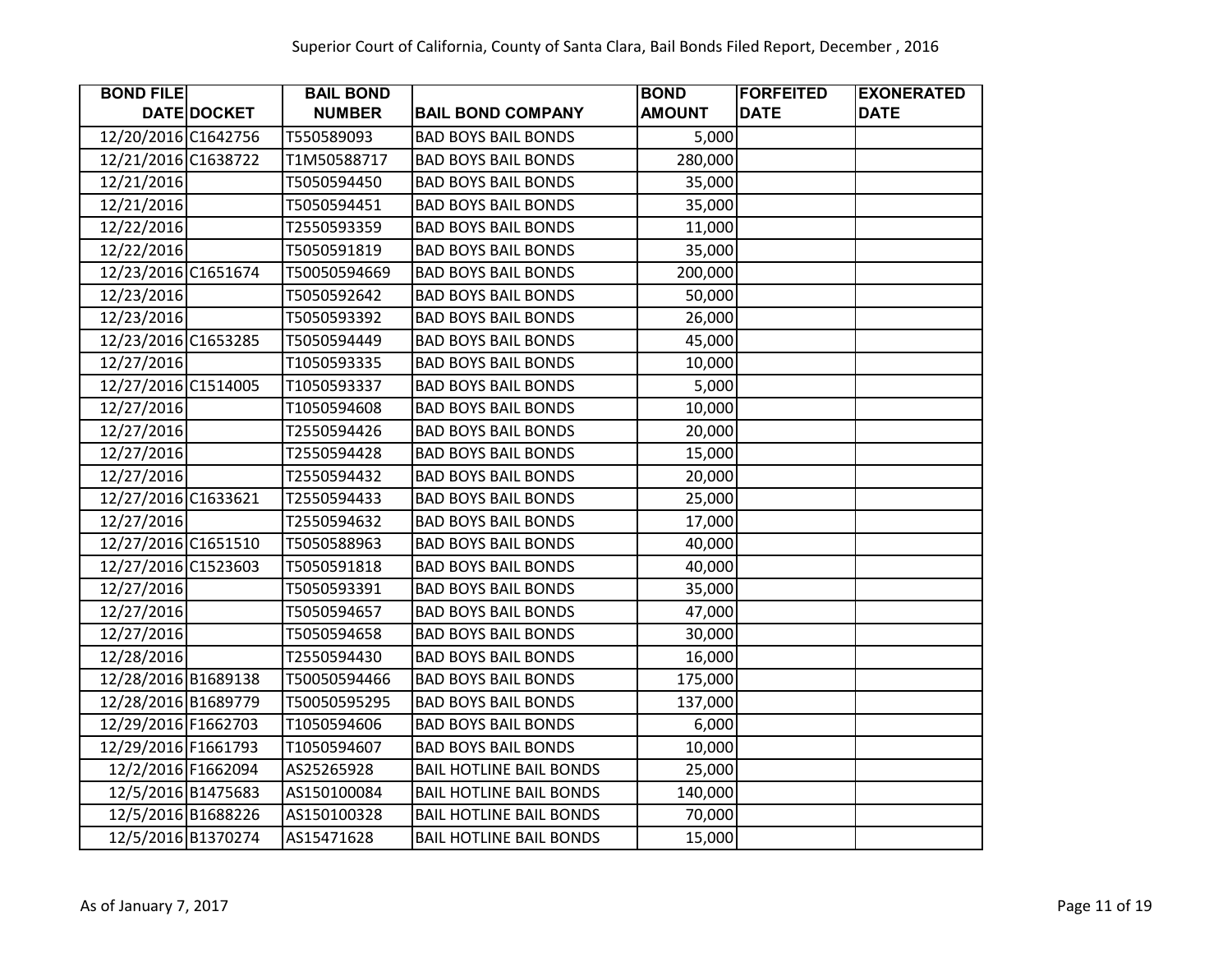| <b>BOND FILE</b>    |                    | <b>BAIL BOND</b> |                                | <b>BOND</b>   | <b>FORFEITED</b> | <b>EXONERATED</b> |
|---------------------|--------------------|------------------|--------------------------------|---------------|------------------|-------------------|
|                     | DATE DOCKET        | <b>NUMBER</b>    | <b>BAIL BOND COMPANY</b>       | <b>AMOUNT</b> | <b>DATE</b>      | <b>DATE</b>       |
|                     | 12/5/2016 B1687883 | AS15471629       | <b>BAIL HOTLINE BAIL BONDS</b> | 10,000        |                  |                   |
|                     | 12/5/2016 C1650586 | AS15471631       | <b>BAIL HOTLINE BAIL BONDS</b> | 10,000        |                  | 1/3/2017          |
|                     | 12/5/2016 C1638197 | AS250100183      | <b>BAIL HOTLINE BAIL BONDS</b> | 160,000       |                  |                   |
| 12/5/2016           |                    | AS50195515       | <b>BAIL HOTLINE BAIL BONDS</b> | 50,000        |                  |                   |
|                     | 12/5/2016 F1662750 | AS50195516       | <b>BAIL HOTLINE BAIL BONDS</b> | 45,000        | 12/9/2016        |                   |
|                     | 12/5/2016 C1641306 | AS51138266       | <b>BAIL HOTLINE BAIL BONDS</b> | 5,000         |                  |                   |
| 12/5/2016           |                    | AS51138267       | <b>BAIL HOTLINE BAIL BONDS</b> | 5,000         |                  |                   |
|                     | 12/6/2016 C1647768 | AS15471632       | <b>BAIL HOTLINE BAIL BONDS</b> | 10,000        |                  |                   |
|                     | 12/6/2016 C1640187 | AS51137445       | <b>BAIL HOTLINE BAIL BONDS</b> | 5,000         |                  |                   |
|                     | 12/6/2016 C1628488 | FCS101705774     | <b>BAIL HOTLINE BAIL BONDS</b> | 1,000         | 12/16/2016       |                   |
|                     | 12/7/2016 C1649152 | AS250100309      | <b>BAIL HOTLINE BAIL BONDS</b> | 150,000       |                  |                   |
|                     | 12/7/2016 B1689398 | AS50197401       | <b>BAIL HOTLINE BAIL BONDS</b> | 40,000        |                  |                   |
| 12/7/2016           |                    | AS51138268       | <b>BAIL HOTLINE BAIL BONDS</b> | 5,000         |                  |                   |
|                     | 12/8/2016 B1689861 | AS50195521       | <b>BAIL HOTLINE BAIL BONDS</b> | 36,000        |                  |                   |
|                     | 12/9/2016 C1638803 | AS15466750       | <b>BAIL HOTLINE BAIL BONDS</b> | 10,000        |                  |                   |
|                     | 12/9/2016 C1650250 | AS15471627       | <b>BAIL HOTLINE BAIL BONDS</b> | 10,000        |                  |                   |
|                     | 12/9/2016 C1652538 | AS15476677       | <b>BAIL HOTLINE BAIL BONDS</b> | 3,000         | 12/14/2016       |                   |
| 12/9/2016           |                    | AS15476679       | <b>BAIL HOTLINE BAIL BONDS</b> | 10,000        |                  |                   |
|                     | 12/9/2016 C1652091 | AS15476681       | <b>BAIL HOTLINE BAIL BONDS</b> | 5,000         |                  |                   |
| 12/9/2016           |                    | AS25265930       | <b>BAIL HOTLINE BAIL BONDS</b> | 20,000        |                  |                   |
|                     | 12/9/2016 C1641501 | AS25265931       | <b>BAIL HOTLINE BAIL BONDS</b> | 25,000        | 12/15/2016       |                   |
|                     | 12/9/2016 C1642203 | AS25266148       | <b>BAIL HOTLINE BAIL BONDS</b> | 25,000        |                  |                   |
|                     | 12/9/2016 C1649383 | AS50195522       | <b>BAIL HOTLINE BAIL BONDS</b> | 50,000        |                  |                   |
|                     | 12/9/2016 C1651242 | AS51138269       | <b>BAIL HOTLINE BAIL BONDS</b> | 5,000         |                  |                   |
| 12/12/2016 C1650256 |                    | AS100142223      | <b>BAIL HOTLINE BAIL BONDS</b> | 78,000        | 12/12/2016       |                   |
| 12/12/2016 B1689483 |                    | AS15475942       | <b>BAIL HOTLINE BAIL BONDS</b> | 5,000         |                  | 12/12/2016        |
| 12/12/2016          |                    | AS15476683       | <b>BAIL HOTLINE BAIL BONDS</b> | 10,000        |                  |                   |
| 12/12/2016 C1650240 |                    | AS15476685       | <b>BAIL HOTLINE BAIL BONDS</b> | 10,000        |                  |                   |
| 12/12/2016 C1632668 |                    | AS50195523       | <b>BAIL HOTLINE BAIL BONDS</b> | 20,000        |                  | 12/12/2016        |
| 12/12/2016 C1641771 |                    | AS51138270       | <b>BAIL HOTLINE BAIL BONDS</b> | 1,000         |                  |                   |
| 12/12/2016 C1652311 |                    | AS51138271       | <b>BAIL HOTLINE BAIL BONDS</b> | 1,000         |                  | 12/12/2016        |
| 12/13/2016 C1635323 |                    | AS100142224      | <b>BAIL HOTLINE BAIL BONDS</b> | 85,000        |                  |                   |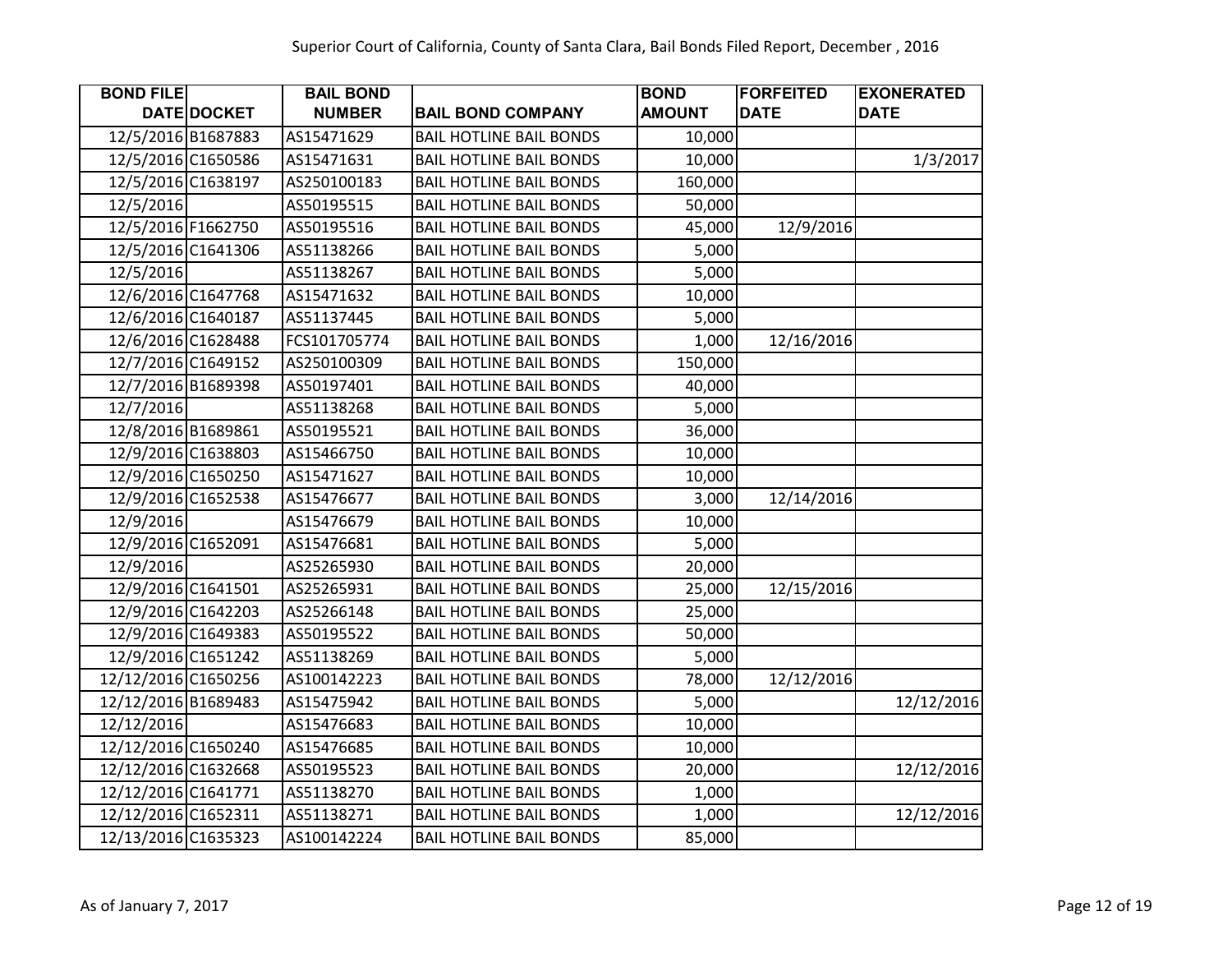| <b>BOND FILE</b>    |             | <b>BAIL BOND</b> |                                | <b>BOND</b>   | <b>FORFEITED</b> | <b>EXONERATED</b> |
|---------------------|-------------|------------------|--------------------------------|---------------|------------------|-------------------|
|                     | DATE DOCKET | <b>NUMBER</b>    | <b>BAIL BOND COMPANY</b>       | <b>AMOUNT</b> | <b>DATE</b>      | <b>DATE</b>       |
| 12/13/2016 CC468420 |             | AS15475589       | <b>BAIL HOTLINE BAIL BONDS</b> | 10,000        |                  |                   |
| 12/13/2016 C1633782 |             | AS15475946       | <b>BAIL HOTLINE BAIL BONDS</b> | 10,000        |                  |                   |
| 12/13/2016 C1473656 |             | AS25266150       | <b>BAIL HOTLINE BAIL BONDS</b> | 25,000        |                  |                   |
| 12/13/2016 C1651179 |             | AS25267369       | <b>BAIL HOTLINE BAIL BONDS</b> | 25,000        |                  |                   |
| 12/13/2016 C1652537 |             | AS50195524       | <b>BAIL HOTLINE BAIL BONDS</b> | 30,000        |                  |                   |
| 12/14/2016 C1518442 |             | AS15465200       | <b>BAIL HOTLINE BAIL BONDS</b> | 15,000        | 1/4/2017         |                   |
| 12/14/2016 F1660832 |             | AS15475945       | <b>BAIL HOTLINE BAIL BONDS</b> | 15,000        |                  |                   |
| 12/14/2016          |             | AS15475948       | <b>BAIL HOTLINE BAIL BONDS</b> | 12,000        |                  |                   |
| 12/14/2016 F1662533 |             | AS15476680       | <b>BAIL HOTLINE BAIL BONDS</b> | 5,000         |                  |                   |
| 12/14/2016 F1662519 |             | AS25266147       | <b>BAIL HOTLINE BAIL BONDS</b> | 25,000        |                  |                   |
| 12/14/2016 C1647046 |             | AS25266929       | <b>BAIL HOTLINE BAIL BONDS</b> | 15,000        |                  |                   |
| 12/14/2016          |             | AS50195512       | <b>BAIL HOTLINE BAIL BONDS</b> | 30,000        |                  |                   |
| 12/15/2016 C1637694 |             | AS15475949       | <b>BAIL HOTLINE BAIL BONDS</b> | 7,500         |                  |                   |
| 12/15/2016 C1628226 |             | AS25266930       | <b>BAIL HOTLINE BAIL BONDS</b> | 5,000         |                  |                   |
| 12/16/2016 B1687868 |             | AS25266440       | <b>BAIL HOTLINE BAIL BONDS</b> | 25,000        |                  |                   |
| 12/19/2016 F1662958 |             | AS100142225      | <b>BAIL HOTLINE BAIL BONDS</b> | 55,000        |                  |                   |
| 12/19/2016 C1630289 |             | AS100143219      | <b>BAIL HOTLINE BAIL BONDS</b> | 75,000        |                  |                   |
| 12/19/2016 C1652848 |             | AS150100332      | <b>BAIL HOTLINE BAIL BONDS</b> | 130,000       |                  |                   |
| 12/19/2016 C1638693 |             | AS150100333      | <b>BAIL HOTLINE BAIL BONDS</b> | 150,000       |                  | 12/28/2016        |
| 12/19/2016          |             | AS15473145       | <b>BAIL HOTLINE BAIL BONDS</b> | 10,000        |                  |                   |
| 12/19/2016          |             | AS25266442       | <b>BAIL HOTLINE BAIL BONDS</b> | 25,000        |                  |                   |
| 12/19/2016 B1687989 |             | AS25266443       | <b>BAIL HOTLINE BAIL BONDS</b> | 20,000        |                  |                   |
| 12/19/2016 C1652210 |             | AS25266444       | <b>BAIL HOTLINE BAIL BONDS</b> | 25,000        |                  |                   |
| 12/19/2016          |             | AS25266445       | <b>BAIL HOTLINE BAIL BONDS</b> | 25,000        |                  |                   |
| 12/19/2016 C1644426 |             | AS51140517       | <b>BAIL HOTLINE BAIL BONDS</b> | 5,000         |                  |                   |
| 12/19/2016 C1644935 |             | AS51140518       | <b>BAIL HOTLINE BAIL BONDS</b> | 5,000         |                  | 12/28/2016        |
| 12/19/2016 C1640367 |             | AS51140519       | <b>BAIL HOTLINE BAIL BONDS</b> | 5,000         |                  | 12/28/2016        |
| 12/20/2016 C1644050 |             | AS100143220      | <b>BAIL HOTLINE BAIL BONDS</b> | 90,000        |                  |                   |
| 12/20/2016 C1646689 |             | AS100143221      | <b>BAIL HOTLINE BAIL BONDS</b> | 70,000        |                  |                   |
| 12/20/2016          |             | AS25266446       | <b>BAIL HOTLINE BAIL BONDS</b> | 20,000        |                  |                   |
| 12/20/2016 C1647763 |             | AS50197397       | <b>BAIL HOTLINE BAIL BONDS</b> | 46,000        |                  |                   |
| 12/20/2016 C1639572 |             | AS51140520       | <b>BAIL HOTLINE BAIL BONDS</b> | 5,000         |                  |                   |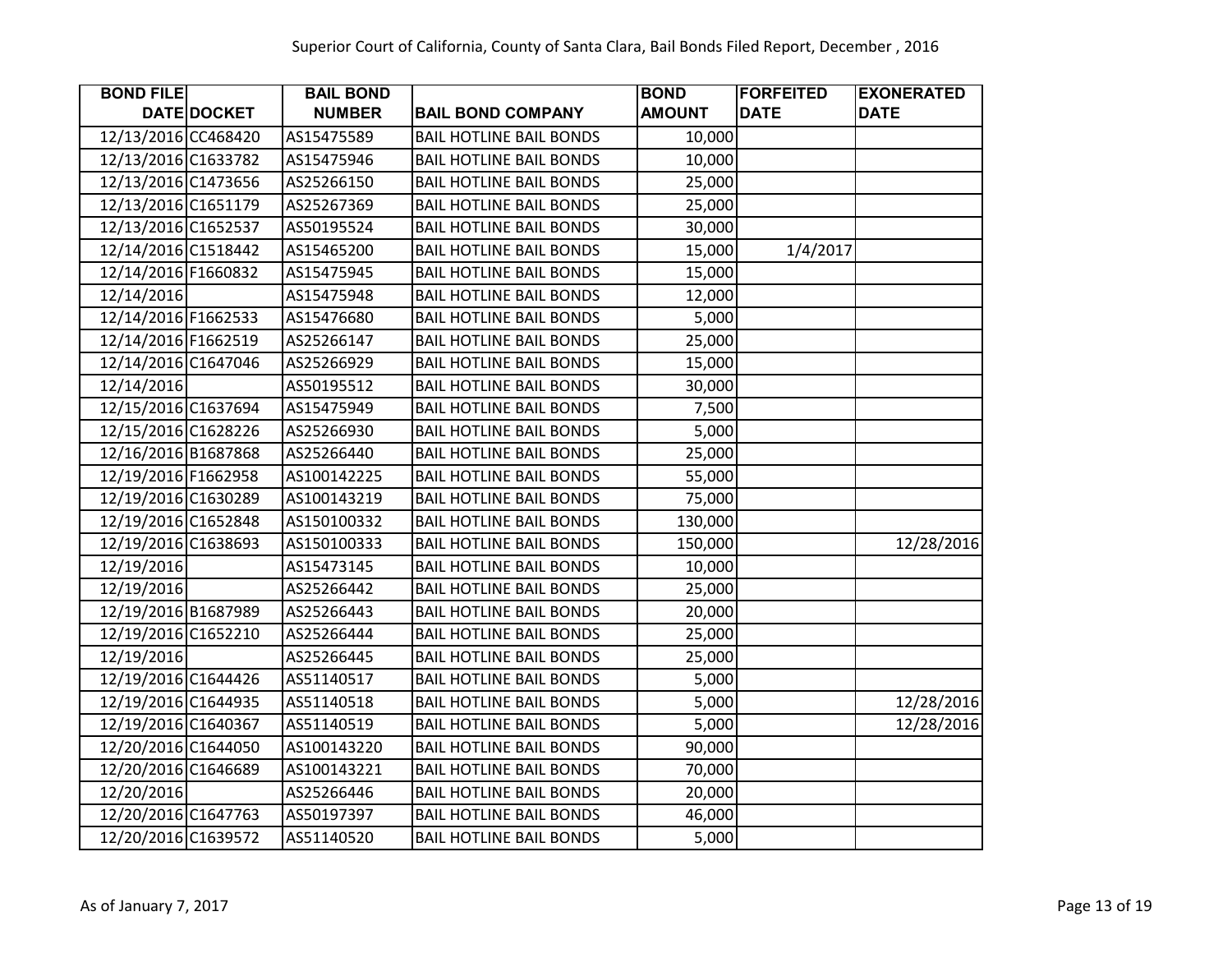| <b>BOND FILE</b>    |                    | <b>BAIL BOND</b> |                                | <b>BOND</b>   | <b>FORFEITED</b> | <b>EXONERATED</b> |
|---------------------|--------------------|------------------|--------------------------------|---------------|------------------|-------------------|
|                     | DATE DOCKET        | <b>NUMBER</b>    | <b>BAIL BOND COMPANY</b>       | <b>AMOUNT</b> | <b>DATE</b>      | <b>DATE</b>       |
| 12/21/2016          |                    | AS100143391      | <b>BAIL HOTLINE BAIL BONDS</b> | 100,000       |                  |                   |
| 12/21/2016 C1648535 |                    | AS100143392      | <b>BAIL HOTLINE BAIL BONDS</b> | 85,000        |                  |                   |
| 12/21/2016 C1643853 |                    | AS50197399       | <b>BAIL HOTLINE BAIL BONDS</b> | 50,000        | 12/21/2016       |                   |
| 12/21/2016 C1639637 |                    | AS51140521       | <b>BAIL HOTLINE BAIL BONDS</b> | 5,000         |                  |                   |
| 12/22/2016 F1663064 |                    | AS25266447       | <b>BAIL HOTLINE BAIL BONDS</b> | 20,000        |                  |                   |
| 12/22/2016 C1646330 |                    | AS51140522       | <b>BAIL HOTLINE BAIL BONDS</b> | 5,000         |                  |                   |
| 12/23/2016 C1096332 |                    | AS25267376       | <b>BAIL HOTLINE BAIL BONDS</b> | 25,000        |                  |                   |
| 12/23/2016 C1653535 |                    | AS50195513       | <b>BAIL HOTLINE BAIL BONDS</b> | 50,000        |                  |                   |
| 12/23/2016 C1646099 |                    | FCS501709495     | <b>BAIL HOTLINE BAIL BONDS</b> | 25,000        |                  |                   |
| 12/27/2016 C1628700 |                    | AS100143393      | <b>BAIL HOTLINE BAIL BONDS</b> | 60,000        |                  |                   |
| 12/27/2016 C1476706 |                    | AS100143801      | <b>BAIL HOTLINE BAIL BONDS</b> | 100,000       |                  |                   |
| 12/27/2016 C1495840 |                    | AS100143802      | <b>BAIL HOTLINE BAIL BONDS</b> | 80,000        |                  |                   |
| 12/27/2016 C1653326 |                    | AS100143803      | <b>BAIL HOTLINE BAIL BONDS</b> | 95,000        |                  |                   |
| 12/27/2016 C1645925 |                    | AS100143805      | <b>BAIL HOTLINE BAIL BONDS</b> | 87,000        |                  |                   |
| 12/27/2016 C1637038 |                    | AS150100431      | <b>BAIL HOTLINE BAIL BONDS</b> | 129,000       |                  |                   |
| 12/27/2016 B1686706 |                    | AS15473146       | <b>BAIL HOTLINE BAIL BONDS</b> | 10,000        |                  |                   |
| 12/27/2016          |                    | AS15473147       | <b>BAIL HOTLINE BAIL BONDS</b> | 10,000        |                  |                   |
| 12/27/2016          |                    | AS15473148       | <b>BAIL HOTLINE BAIL BONDS</b> | 10,000        |                  |                   |
| 12/27/2016 C1497293 |                    | AS25266931       | <b>BAIL HOTLINE BAIL BONDS</b> | 25,000        |                  |                   |
| 12/27/2016          |                    | AS25267339       | <b>BAIL HOTLINE BAIL BONDS</b> | 20,000        |                  |                   |
| 12/27/2016          |                    | AS25267343       | <b>BAIL HOTLINE BAIL BONDS</b> | 25,000        |                  |                   |
| 12/27/2016          |                    | AS25267643       | <b>BAIL HOTLINE BAIL BONDS</b> | 17,000        |                  |                   |
| 12/27/2016 C1653379 |                    | AS500100097      | <b>BAIL HOTLINE BAIL BONDS</b> | 266,000       |                  |                   |
| 12/27/2016 C1634323 |                    | AS50195514       | <b>BAIL HOTLINE BAIL BONDS</b> | 50,000        |                  |                   |
| 12/27/2016 C1634339 |                    | AS50197400       | <b>BAIL HOTLINE BAIL BONDS</b> | 41,000        |                  |                   |
| 12/27/2016          |                    | AS50198297       | <b>BAIL HOTLINE BAIL BONDS</b> | 25,000        |                  |                   |
| 12/27/2016 C1653521 |                    | AS50198482       | <b>BAIL HOTLINE BAIL BONDS</b> | 30,000        |                  |                   |
| 12/27/2016 B1687892 |                    | AS51140523       | <b>BAIL HOTLINE BAIL BONDS</b> | 5,000         |                  |                   |
| 12/28/2016 F1661464 |                    | AS25266448       | <b>BAIL HOTLINE BAIL BONDS</b> | 20,000        |                  |                   |
| 12/28/2016          |                    | AS25267341       | <b>BAIL HOTLINE BAIL BONDS</b> | 20,000        |                  |                   |
| 12/29/2016          |                    | AS25267342       | <b>BAIL HOTLINE BAIL BONDS</b> | 16,000        |                  |                   |
|                     | 12/6/2016 C1644462 | AS25266343       | <b>BIKER BAIL BONDS</b>        | 5,000         |                  |                   |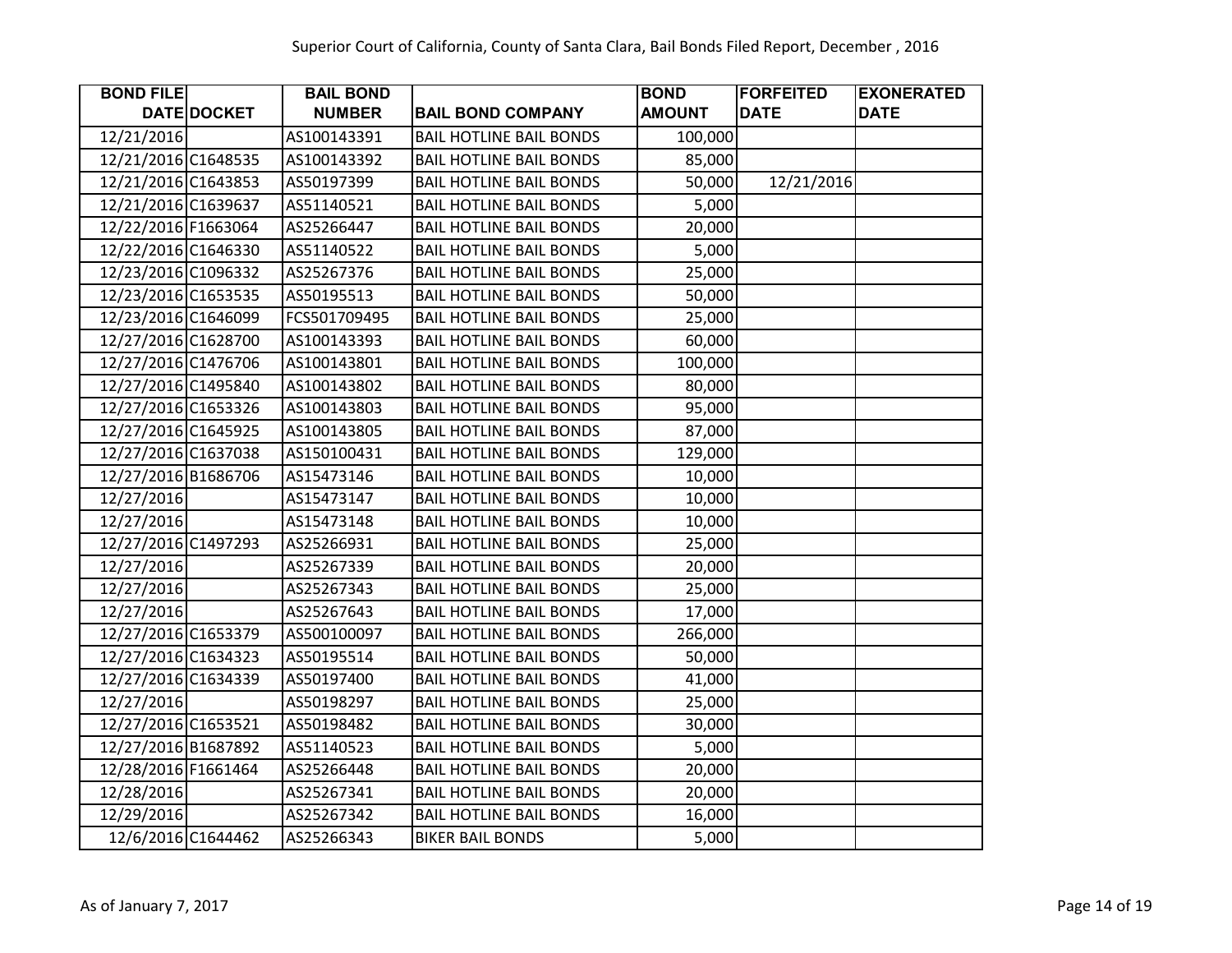| <b>BOND FILE</b>    |                    | <b>BAIL BOND</b> |                                  | <b>BOND</b>   | <b>FORFEITED</b> | <b>EXONERATED</b> |
|---------------------|--------------------|------------------|----------------------------------|---------------|------------------|-------------------|
|                     | DATE DOCKET        | <b>NUMBER</b>    | <b>BAIL BOND COMPANY</b>         | <b>AMOUNT</b> | <b>DATE</b>      | <b>DATE</b>       |
| 12/12/2016          |                    |                  | 5551673346 BODYGUARD BAIL BONDS  | 26,000        |                  |                   |
| 12/19/2016 B1686349 |                    |                  | 5272833418 BODYGUARD BAIL BONDS  | 20,000        |                  | 12/21/2016        |
| 12/19/2016 C1516786 |                    |                  | 5551715251 BODYGUARD BAIL BONDS  | 20,000        |                  |                   |
|                     | 12/5/2016 B1689860 | 2016DD014422     | <b>DISCREET BAIL BONDS</b>       | 11,000        |                  |                   |
|                     | 12/5/2016 B1689860 | 2016DD014423     | <b>DISCREET BAIL BONDS</b>       | 11,000        |                  |                   |
| 12/9/2016           |                    | 2016CC018058     | <b>DISCREET BAIL BONDS</b>       | 25,000        |                  |                   |
| 12/12/2016          |                    | 2016BB028318     | <b>DISCREET BAIL BONDS</b>       | 10,000        |                  |                   |
| 12/14/2016          |                    | 2016CC021669     | <b>DISCREET BAIL BONDS</b>       | 25,000        |                  |                   |
| 12/15/2016 B1689179 |                    | 2016CC021670     | <b>DISCREET BAIL BONDS</b>       | 20,000        |                  |                   |
| 12/27/2016 C1525773 |                    | 2016AA019837     | <b>DISCREET BAIL BONDS</b>       | 5,000         |                  |                   |
| 12/27/2016 C1640729 |                    | 2016AA053253     | <b>DISCREET BAIL BONDS</b>       | 5,000         |                  |                   |
| 12/27/2016          |                    | 2016CC023279     | <b>DISCREET BAIL BONDS</b>       | 30,000        |                  |                   |
| 12/13/2016          |                    | 2016CC014763     | <b>ESPINOZA BAIL BONDS</b>       | 25,000        |                  |                   |
| 12/19/2016          |                    | 2016DD009024     | <b>ESPINOZA BAIL BONDS</b>       | 21,000        |                  |                   |
| 12/20/2016 F1763110 |                    | 2016BB021063     | <b>ESPINOZA BAIL BONDS</b>       | 10,000        |                  |                   |
| 12/20/2016          |                    | 2016DD011483     | <b>ESPINOZA BAIL BONDS</b>       | 25,000        |                  |                   |
|                     | 12/2/2016 F1557123 | AS25256234       | <b>GABRIEL IBARRA BAIL BONDS</b> | 15,000        | 1/3/2017         |                   |
|                     | 12/2/2016 F1452266 | AS25256235       | <b>GABRIEL IBARRA BAIL BONDS</b> | 15,000        | 1/3/2017         |                   |
|                     | 12/6/2016 C1644286 | AS51128376       | <b>GABRIEL IBARRA BAIL BONDS</b> | 5,000         |                  |                   |
| 12/5/2016           |                    | T2550579243      | <b>GOLDEN STATE BAIL BONDS</b>   | 25,000        |                  |                   |
| 12/5/2016           |                    | T2550579244      | <b>GOLDEN STATE BAIL BONDS</b>   | 10,000        |                  |                   |
| 12/5/2016           |                    | T5050579249      | <b>GOLDEN STATE BAIL BONDS</b>   | 45,000        |                  |                   |
| 12/12/2016 C1634891 |                    | T2550583467      | <b>GOLDEN STATE BAIL BONDS</b>   | 5,000         |                  |                   |
| 12/12/2016 C1516150 |                    | T5050579246      | <b>GOLDEN STATE BAIL BONDS</b>   | 15,000        |                  |                   |
| 12/13/2016          |                    | T25050569444     | <b>GOLDEN STATE BAIL BONDS</b>   | 125,000       |                  |                   |
| 12/14/2016 F1660045 |                    | T5050579245      | <b>GOLDEN STATE BAIL BONDS</b>   | 20,000        |                  |                   |
| 12/14/2016          |                    | T5050583473      | <b>GOLDEN STATE BAIL BONDS</b>   | 50,000        |                  |                   |
| 12/16/2016 C1652942 |                    | T5050583472      | <b>GOLDEN STATE BAIL BONDS</b>   | 11,000        |                  |                   |
| 12/20/2016 C1652974 |                    | T25050569447     | <b>GOLDEN STATE BAIL BONDS</b>   | 80,000        |                  |                   |
| 12/21/2016 C1652935 |                    | T25050569446     | <b>GOLDEN STATE BAIL BONDS</b>   | 75,000        |                  |                   |
| 12/22/2016          |                    | T2550592346      | <b>GOLDEN STATE BAIL BONDS</b>   | 5,000         |                  |                   |
|                     | 12/2/2016 B1689423 |                  | 5150070296 JAG BAIL BONDS, INC   | 56,000        |                  |                   |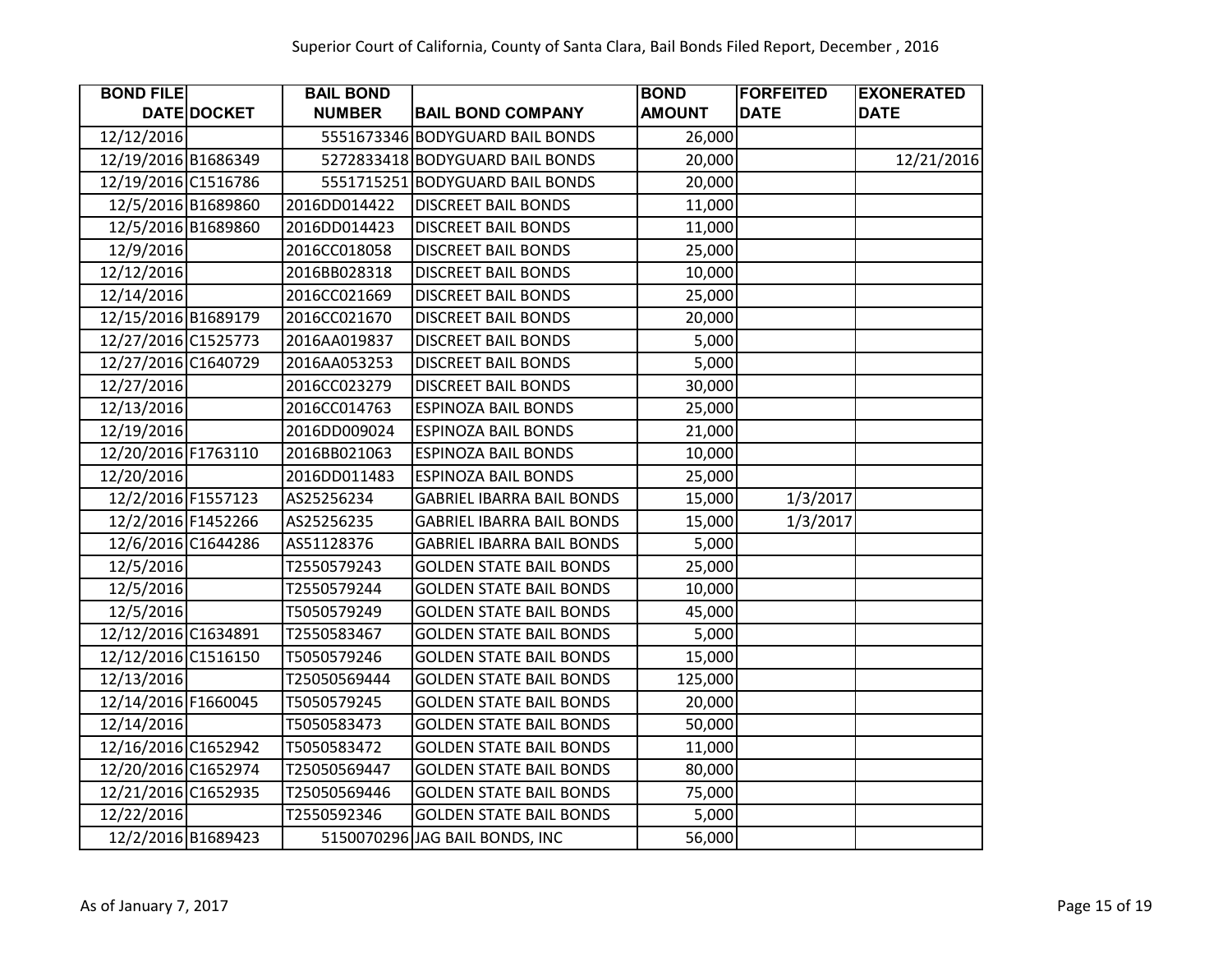| <b>BOND FILE</b>    |                    | <b>BAIL BOND</b> |                                | <b>BOND</b>   | <b>FORFEITED</b> | <b>EXONERATED</b> |
|---------------------|--------------------|------------------|--------------------------------|---------------|------------------|-------------------|
|                     | DATE DOCKET        | <b>NUMBER</b>    | <b>BAIL BOND COMPANY</b>       | <b>AMOUNT</b> | <b>DATE</b>      | <b>DATE</b>       |
| 12/19/2016          |                    |                  | 5113438819 JAG BAIL BONDS, INC | 10,000        |                  |                   |
| 12/19/2016          |                    |                  | 5272796342 JAG BAIL BONDS, INC | 20,000        |                  |                   |
| 12/19/2016          |                    |                  | 5272796371 JAG BAIL BONDS, INC | 15,000        |                  |                   |
| 12/22/2016 C1634824 |                    |                  | 5250041819 JAG BAIL BONDS, INC | 70,000        |                  |                   |
| 12/22/2016 C1646150 |                    |                  | 5272796355 JAG BAIL BONDS, INC | 10,000        |                  |                   |
| 12/22/2016 C1649359 |                    |                  | 5272796368 JAG BAIL BONDS, INC | 6,000         |                  |                   |
| 12/22/2016 C1647137 |                    |                  | 5551687929 JAG BAIL BONDS, INC | 50,000        |                  |                   |
| 12/22/2016 C1649091 |                    |                  | 5551687932 JAG BAIL BONDS, INC | 6,000         |                  |                   |
| 12/14/2016 F1662536 |                    | U1020604962      | JOSE A GONZALEZ BAIL BONDS,    | 10,000        |                  | 12/20/2016        |
| 12/21/2016          |                    | U10020603563     | JOSE A GONZALEZ BAIL BONDS,    | 100,000       |                  |                   |
| 12/16/2016          |                    | S5102567264      | <b>LATINO BAIL BONDS</b>       | 40,000        |                  |                   |
| 12/27/2016 C1653298 |                    | S5102567265      | <b>LATINO BAIL BONDS</b>       | 41,000        |                  |                   |
| 12/1/2016           |                    |                  | 5551674835 LE BAIL BONDS       | 31,000        |                  |                   |
| 12/5/2016           |                    |                  | 5113388464 LE BAIL BONDS       | 10,000        |                  |                   |
| 12/6/2016           |                    |                  | 5272717468 LE BAIL BONDS       | 25,000        |                  |                   |
|                     | 12/7/2016 C1650147 |                  | 5250038824 LE BAIL BONDS       | 15,000        |                  |                   |
|                     | 12/7/2016 C1649339 |                  | 5272717455 LE BAIL BONDS       | 25,000        |                  | 12/9/2016         |
|                     | 12/9/2016 C1652507 |                  | 5113417397 LE BAIL BONDS       | 10,000        |                  |                   |
|                     | 12/9/2016 C1632348 |                  | 5113417412 LE BAIL BONDS       | 4,000         |                  |                   |
|                     | 12/9/2016 C1650605 |                  | 5200172233 LE BAIL BONDS       | 500,000       |                  |                   |
|                     | 12/9/2016 C1400401 |                  | 5272717442 LE BAIL BONDS       | 15,000        |                  |                   |
| 12/12/2016          |                    |                  | 5113417409 LE BAIL BONDS       | 5,000         |                  |                   |
| 12/12/2016 C1641219 |                    |                  | 5113417425 LE BAIL BONDS       | 10,000        |                  |                   |
| 12/12/2016 C1636576 |                    |                  | 5113417438 LE BAIL BONDS       | 10,000        | 12/29/2016       |                   |
| 12/12/2016 C1525953 |                    |                  | 5551670978 LE BAIL BONDS       | 30,000        |                  |                   |
| 12/12/2016 C1633619 |                    |                  | 5551674877 LE BAIL BONDS       | 7,500         |                  |                   |
| 12/13/2016          |                    |                  | 5105630924 LE BAIL BONDS       | 75,000        |                  |                   |
| 12/13/2016          |                    |                  | 5113187500 LE BAIL BONDS       | 10,000        |                  |                   |
| 12/13/2016 B1581601 |                    |                  | 5551670952 LE BAIL BONDS       | 35,000        |                  |                   |
| 12/16/2016          |                    |                  | 5551583175 LE BAIL BONDS       | 37,000        |                  |                   |
| 12/16/2016 C1652960 |                    |                  | 5551583188 LE BAIL BONDS       | 50,000        |                  |                   |
| 12/19/2016 C1648940 |                    |                  | 5150068141 LE BAIL BONDS       | 50,000        |                  |                   |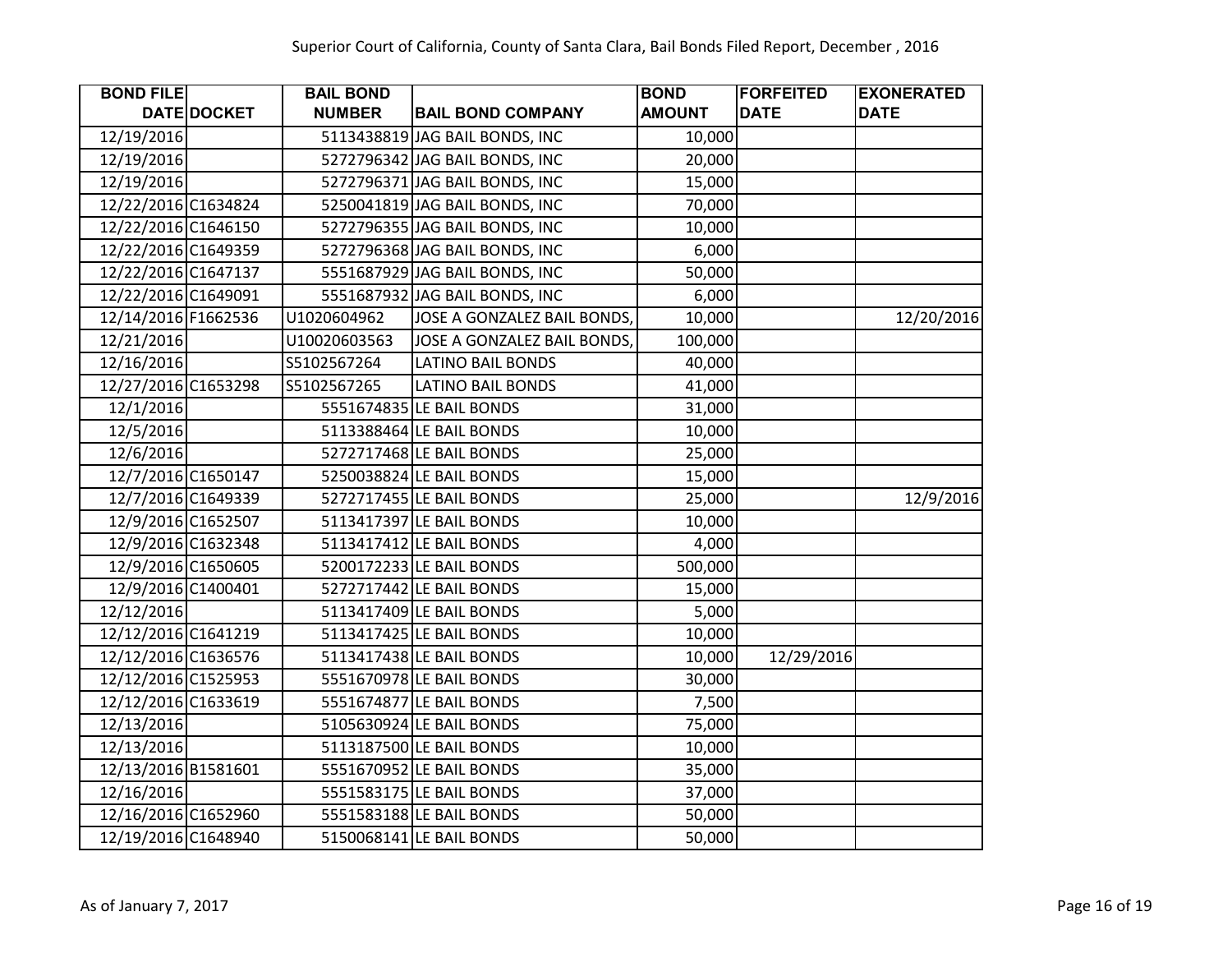| <b>BOND FILE</b>    |                    | <b>BAIL BOND</b> |                          | <b>BOND</b>   | <b>FORFEITED</b> | <b>EXONERATED</b> |
|---------------------|--------------------|------------------|--------------------------|---------------|------------------|-------------------|
|                     | DATE DOCKET        | <b>NUMBER</b>    | <b>BAIL BOND COMPANY</b> | <b>AMOUNT</b> | <b>DATE</b>      | <b>DATE</b>       |
| 12/19/2016 C1641778 |                    |                  | 5272748309 LE BAIL BONDS | 25,000        | 12/28/2016       |                   |
| 12/21/2016          |                    |                  | 5113417441 LE BAIL BONDS | 11,000        |                  |                   |
| 12/21/2016 C1652586 |                    |                  | 5272717398 LE BAIL BONDS | 25,000        |                  |                   |
| 12/27/2016          |                    |                  | 5551482364 LE BAIL BONDS | 50,000        |                  |                   |
| 12/28/2016 B1687571 |                    |                  | 5150068646 LE BAIL BONDS | 150,000       |                  |                   |
| 12/30/2016 C1650246 |                    |                  | 5113291249 LE BAIL BONDS | 10,000        |                  |                   |
| 12/2/2016           |                    | AS51106288       | <b>LUNA BAIL BONDS</b>   | 5,000         |                  |                   |
| 12/5/2016           |                    | AS150100331      | <b>LUNA BAIL BONDS</b>   | 105,000       |                  |                   |
| 12/5/2016           |                    | AS15469348       | LUNA BAIL BONDS          | 10,000        |                  |                   |
| 12/5/2016           |                    | AS15471348       | <b>LUNA BAIL BONDS</b>   | 15,000        |                  |                   |
|                     | 12/5/2016 C1647774 | AS15471349       | LUNA BAIL BONDS          | 15,000        |                  | 1/3/2017          |
|                     | 12/5/2016 B1689363 | AS51106289       | LUNA BAIL BONDS          | 1,000         |                  |                   |
|                     | 12/5/2016 F1662715 | AS51132676       | LUNA BAIL BONDS          | 5,000         |                  |                   |
|                     | 12/6/2016 C1649831 | AS51110437       | LUNA BAIL BONDS          | 2,000         |                  |                   |
|                     | 12/7/2016 C1651218 | AS15473237       | LUNA BAIL BONDS          | 10,000        |                  |                   |
|                     | 12/9/2016 C1649197 | AS25258943       | <b>LUNA BAIL BONDS</b>   | 25,000        |                  | 12/28/2016        |
|                     | 12/9/2016 B1688909 | AS50192514       | LUNA BAIL BONDS          | 45,000        |                  | 12/28/2016        |
| 12/12/2016          |                    | AS15473242       | LUNA BAIL BONDS          | 6,000         |                  |                   |
| 12/13/2016 B1686028 |                    | AS15473241       | <b>LUNA BAIL BONDS</b>   | 10,000        |                  |                   |
| 12/14/2016          |                    | AS25258102       | LUNA BAIL BONDS          | 25,000        |                  |                   |
| 12/14/2016 F1662637 |                    | AS50191387       | LUNA BAIL BONDS          | 40,000        |                  |                   |
| 12/19/2016 C1522271 |                    | AS15472831       | <b>LUNA BAIL BONDS</b>   | 10,000        |                  |                   |
| 12/19/2016 C1642853 |                    | AS15472832       | LUNA BAIL BONDS          | 15,000        |                  |                   |
| 12/19/2016 C1520260 |                    | AS25258095       | <b>LUNA BAIL BONDS</b>   | 7,500         |                  |                   |
| 12/19/2016          |                    | AS25260247       | LUNA BAIL BONDS          | 15,000        |                  |                   |
| 12/19/2016          |                    | AS50190429       | <b>LUNA BAIL BONDS</b>   | 30,000        |                  |                   |
| 12/19/2016          |                    | AS50191370       | <b>LUNA BAIL BONDS</b>   | 35,000        |                  |                   |
| 12/19/2016 C1652948 |                    | AS50191392       | LUNA BAIL BONDS          | 45,000        |                  |                   |
| 12/20/2016 F1662672 |                    | AS250100059      | <b>LUNA BAIL BONDS</b>   | 105,000       |                  |                   |
| 12/20/2016          |                    | AS25257821       | LUNA BAIL BONDS          | 10,000        |                  |                   |
| 12/20/2016 F1660279 |                    | AS25258980       | LUNA BAIL BONDS          | 25,000        |                  |                   |
| 12/20/2016          |                    | AS50191712       | <b>LUNA BAIL BONDS</b>   | 41,000        |                  |                   |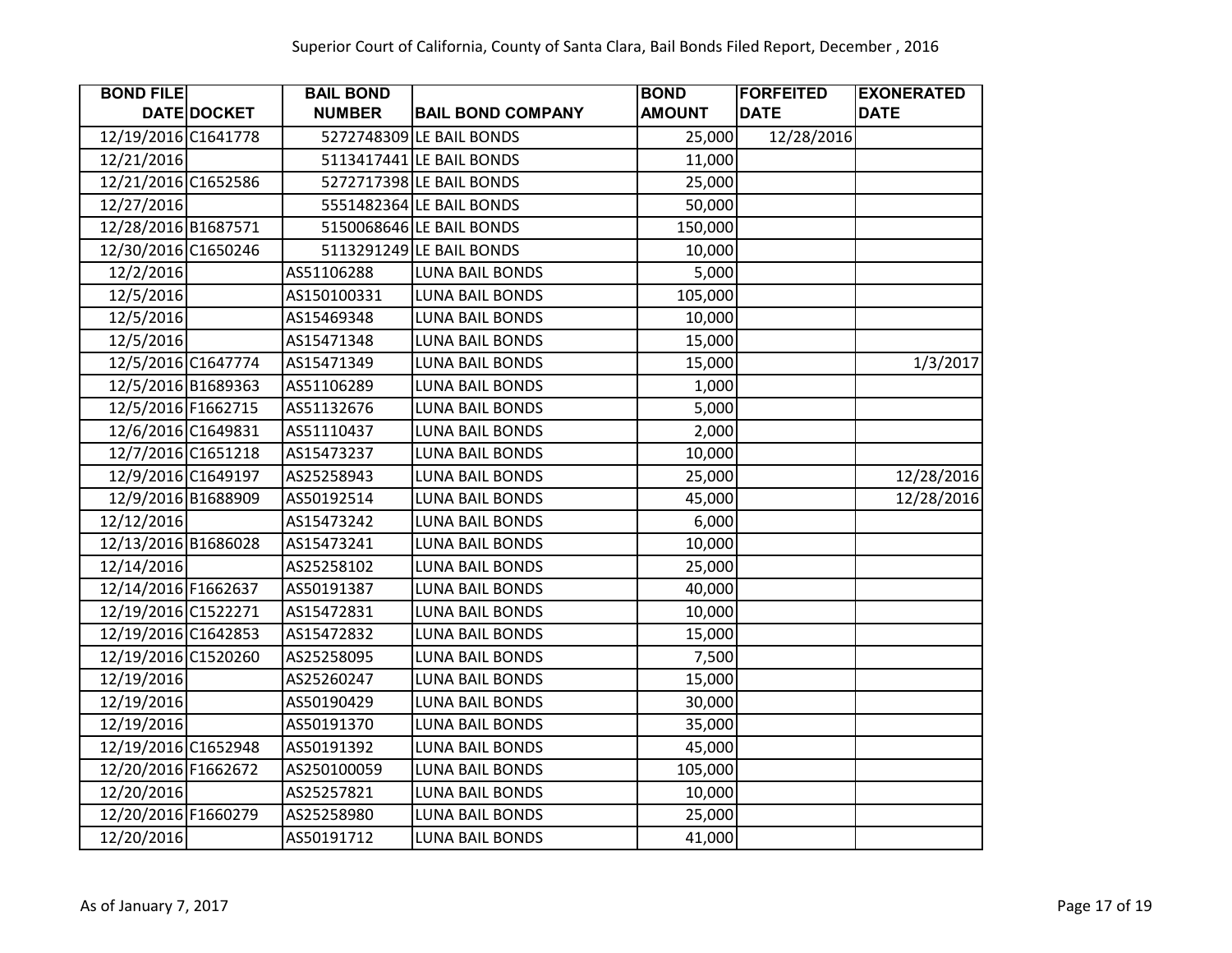| <b>BOND FILE</b>    |                    | <b>BAIL BOND</b> |                                  | <b>BOND</b>   | <b>FORFEITED</b> | <b>EXONERATED</b> |
|---------------------|--------------------|------------------|----------------------------------|---------------|------------------|-------------------|
|                     | DATE DOCKET        | <b>NUMBER</b>    | <b>BAIL BOND COMPANY</b>         | <b>AMOUNT</b> | <b>DATE</b>      | <b>DATE</b>       |
| 12/21/2016 C1638947 |                    | AS100140059      | <b>LUNA BAIL BONDS</b>           | 40,000        | 12/29/2016       |                   |
| 12/21/2016 C1650848 |                    | AS100142155      | <b>LUNA BAIL BONDS</b>           | 100,000       |                  |                   |
| 12/22/2016 F1662405 |                    | AS25259223       | <b>LUNA BAIL BONDS</b>           | 20,000        |                  |                   |
| 12/23/2016 C1651147 |                    | AS15474789       | LUNA BAIL BONDS                  | 10,000        |                  |                   |
| 12/27/2016 B1689692 |                    | AS25258981       | <b>LUNA BAIL BONDS</b>           | 20,000        |                  | 12/30/2016        |
| 12/27/2016          |                    | AS25259226       | LUNA BAIL BONDS                  | 20,000        |                  |                   |
| 12/27/2016 C1647140 |                    | AS25259286       | <b>LUNA BAIL BONDS</b>           | 20,000        |                  |                   |
| 12/27/2016          |                    | AS25260246       | <b>LUNA BAIL BONDS</b>           | 25,000        |                  |                   |
| 12/27/2016 C1648990 |                    | AS51143020       | LUNA BAIL BONDS                  | 1,000         |                  |                   |
| 12/29/2016          |                    | AS25259285       | <b>LUNA BAIL BONDS</b>           | 25,000        |                  |                   |
| 12/16/2016 C1482478 |                    | AB00898413       | <b>MADERA BAIL BONDS</b>         | 10,000        | 1/4/2017         |                   |
| 12/5/2016           |                    | AB00871231       | <b>MANUEL CASTRO BAIL BONDS</b>  | 10,000        |                  |                   |
| 12/12/2016          |                    | AB00865973       | <b>MANUEL CASTRO BAIL BONDS</b>  | 10,000        |                  |                   |
| 12/14/2016 F1663063 |                    | AF00867115       | MANUEL CASTRO BAIL BONDS         | 25,000        |                  |                   |
| 12/19/2016          |                    | AC00892735       | MANUEL CASTRO BAIL BONDS         | 25,000        |                  |                   |
| 12/27/2016 C1650850 |                    | U7520615186      | <b>NOR CAL BAIL BONDS</b>        | 5,000         |                  |                   |
|                     | 12/5/2016 B1577764 | AF00884404       | OSCAR MARTINEZ BAIL BONDS        | 75,000        | 12/30/2016       |                   |
|                     | 12/9/2016 C1637847 | S2602617753      | <b>OUT NOW BAIL BONDS</b>        | 10,000        |                  |                   |
| 12/14/2016 B1689615 |                    | S2602617754      | <b>OUT NOW BAIL BONDS</b>        | 20,000        |                  |                   |
| 12/2/2016 F1558291  |                    | AS15472456       | PACIFIC COAST BAIL BONDS         | 10,000        |                  |                   |
| 12/12/2016 C1647471 |                    | AS25258281       | PACIFIC COAST BAIL BONDS         | 7,500         |                  |                   |
| 12/22/2016          |                    | AS50191345       | PACIFIC COAST BAIL BONDS         | 41,000        |                  |                   |
| 12/27/2016          |                    | 2016DD014918     | RAMIREZ BAIL BONDS               | 25,000        |                  |                   |
| 12/23/2016 C1643200 |                    |                  | 5272840836 REASONABLE BAIL BONDS | 20,000        |                  |                   |
| 12/23/2016          |                    |                  | 5551728460 REASONABLE BAIL BONDS | 30,000        |                  |                   |
| 12/12/2016          |                    | 2016CC012073     | <b>TAPOUT BAIL BONDS</b>         | 25,000        |                  |                   |
| 12/20/2016 F1662868 |                    | IS50K123165      | TEDD WALLACE BAIL BONDS          | 10,000        |                  |                   |
|                     | 12/9/2016 C1637811 | AS100K31638      | THANG VO BAIL BONDS              | 100,000       |                  |                   |
| 12/27/2016          |                    | AS100K31637      | THANG VO BAIL BONDS              | 15,000        |                  |                   |
| 12/29/2016 B1689350 |                    | AS30K105179      | THANG VO BAIL BONDS              | 10,000        |                  |                   |
| 12/22/2016 F1662079 |                    | AS100142714      | TONY DIAZ BAIL BONDS             | 100,000       |                  |                   |
| 12/6/2016           |                    | A302151691       | <b>VU BAIL BONDS</b>             | 25,000        |                  |                   |